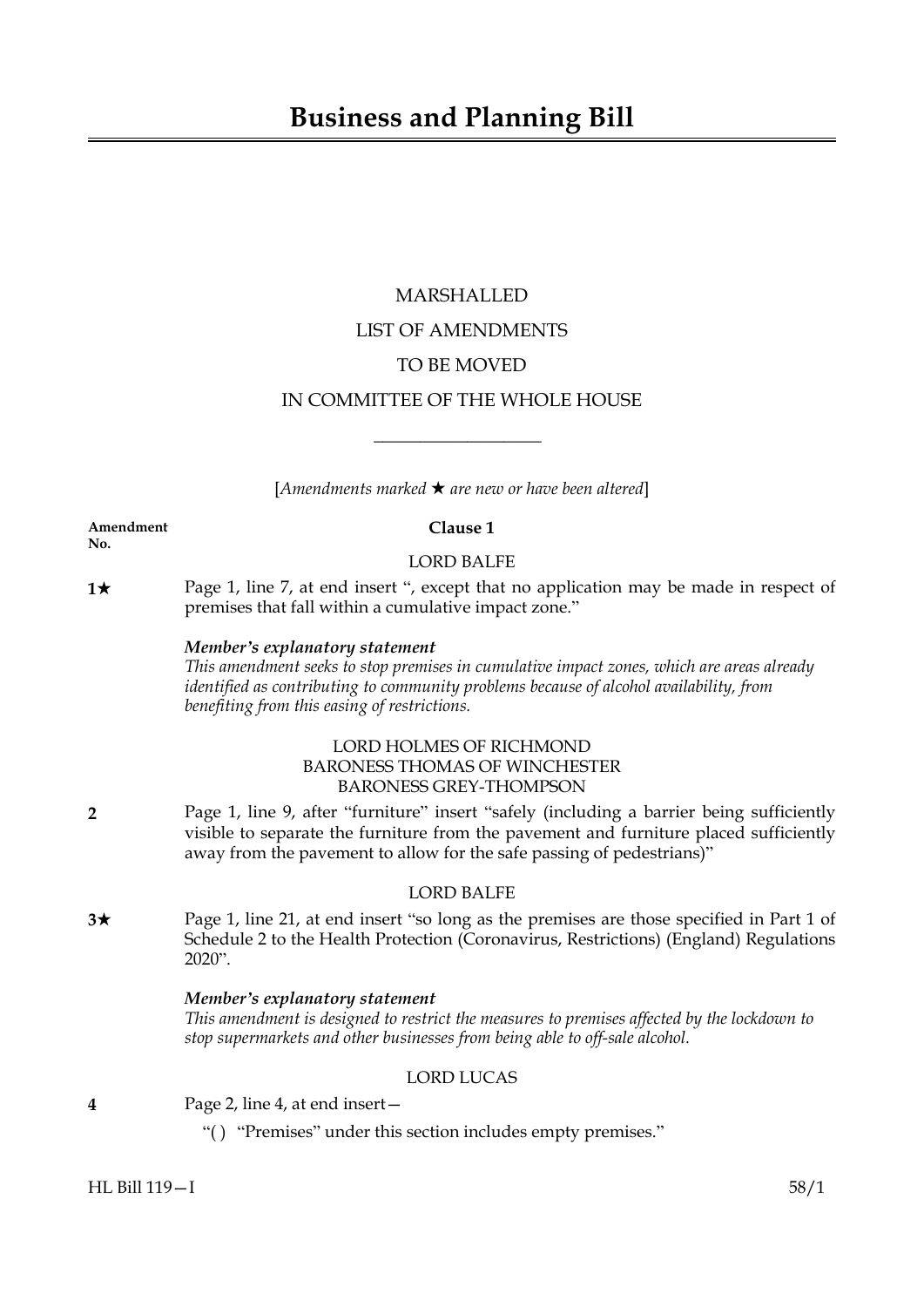*This amendment would allow for use to be made of pavements outside empty premises.*

#### **Clause 2**

### LORD HOLMES OF RICHMOND BARONESS GREY-THOMPSON

**5** Page 2, line 23, at end insert—

"( ) comply with the provisions of the Equality Act 2010 and any relevant regulations or guidance under that Act."

### BARONESS PINNOCK LORD HARRIS OF HARINGEY

**6** Page 2, line 24, leave out subsections (3) and (4) and insert—

- "(3) No later than the day after that on which an application for a pavement licence is made, the local authority to which the application is made must—
	- (a) publish the application and any information or material required by the local authority under subsection (2)(f) online in an accessible format, and in any other such manner as it considers appropriate, and
	- (b) publicise the fact that representations relating to the application may be made to the authority during the public consultation period (and indicate when that period comes to an end).
- (4) In this group of sections, the "public consultation period" means the period of 7 days beginning with the day on which the conditions in subsection (3) are met."

#### *Member's explanatory statement*

*This amendment would require local authorities to publish details of applications online in an accessible format, and to pause the consultation period until they have done so.*

#### LORD LOW OF DALSTON

**7** Page 2, line 30, at end insert—

"including online in a format compatible with the accessibility requirement in the Public Sector Bodies (Websites and Mobile Applications) Accessibility Regulations 2018."

#### *Member's explanatory statement*

*This amendment requires local authorities to publish pavement licence applications and consultation details online in an accessible format.*

### LORD HOLMES OF RICHMOND

**8** Page 2, line 30, at end insert—

"( ) A local authority which does not publish the application and any information or material required by the local authority and publicise the public consultation in accessible formats is in breach of the public sector equality duty under section 149 of the Equality Act 2010."

### LORD LOW OF DALSTON

**9** Page 2, line 32, leave out "7" and insert "14"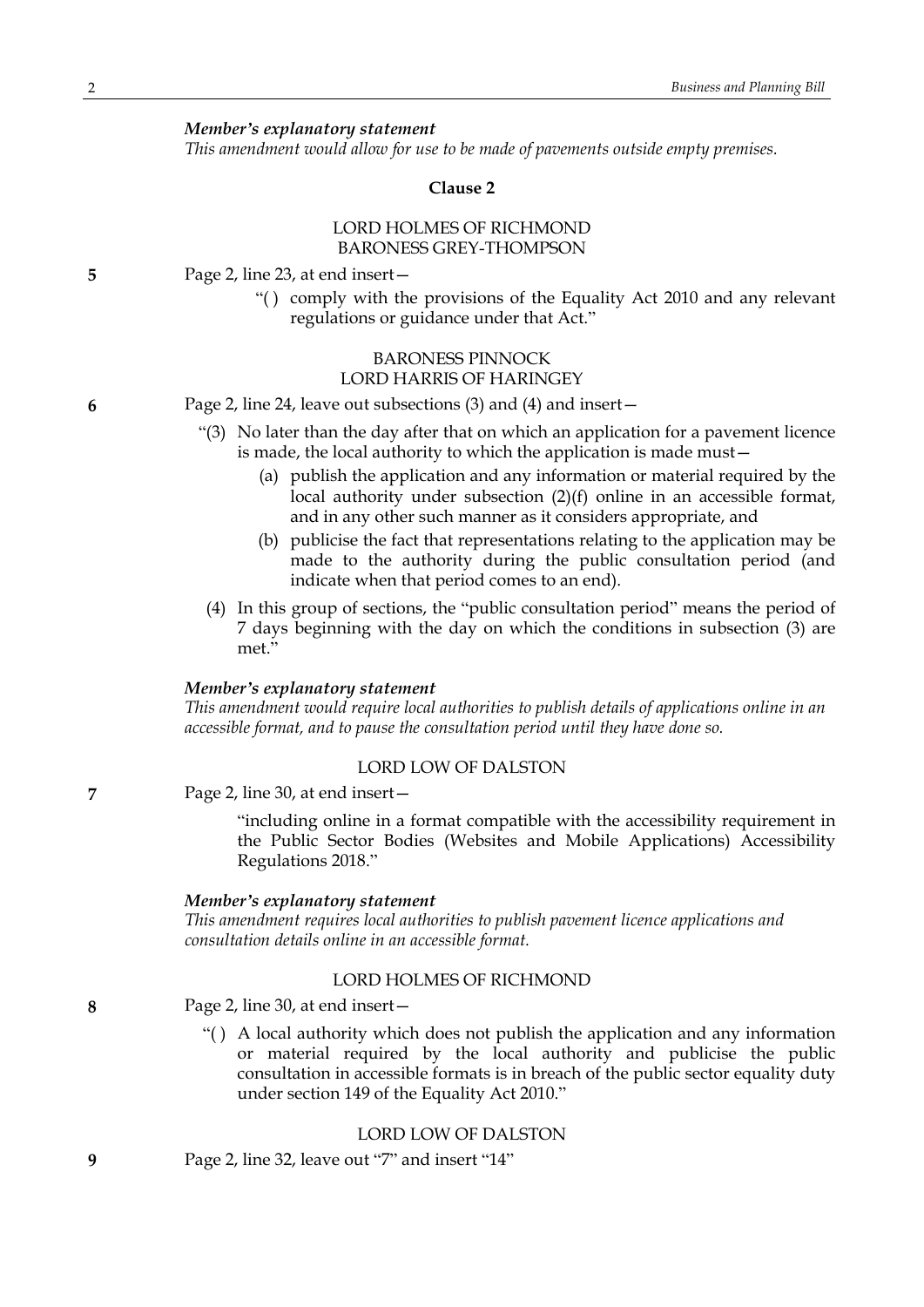*This amendment extends the public consultation period for pavement licence applications from 7 days to 14 days.*

**10** Page 2, line 32, leave out "made" and insert "published by the local authority as required under subsection (3)."

#### *Member's explanatory statement*

*This amendment begins the public consultation period for pavement licences once the local authority has published the application and consultation details, rather than once the application has been made.*

### **Clause 3**

#### LORD BALFE

**11**★ Page 3, line 24, after "persons" insert ", including the local police force,"

#### *Member's explanatory statement*

*This amendment will ensure that the local police who are usually asked for their views on licence extensions are consulted.*

### LORD HOLMES OF RICHMOND BARONESS GREY-THOMPSON

- **12** Page 4, line 8, at end insert—
	- "( ) preventing two pedestrians from passing each other whilst maintaining a minimum of one metre distance."

### LORD HOLMES OF RICHMOND

- **13** Page 4, line 13, at end insert—
	- "( ) A local authority must establish a right to appeal the approval of an application under this section, with the determination of an appeal to be made within seven days from when the appeal is lodged."

### **Clause 4**

### LORD LOW OF DALSTON BARONESS PINNOCK

**14** Page 4, line 25, leave out "a year" and insert "three months"

### *Member's explanatory statement*

*This amendment reduces the length of pavement licences deemed approved if the local authority does not decide them within 14 days of application. The length of automatically approved licences is reduced from a year to three months.*

### LORD HOLMES OF RICHMOND LORD HARRIS OF HARINGEY

**15** Page 4, line 28, leave out "2021 expires at that time" and insert "2020 expires at that time unless the local authority has reviewed the application and granted it in accordance with section 3(2)."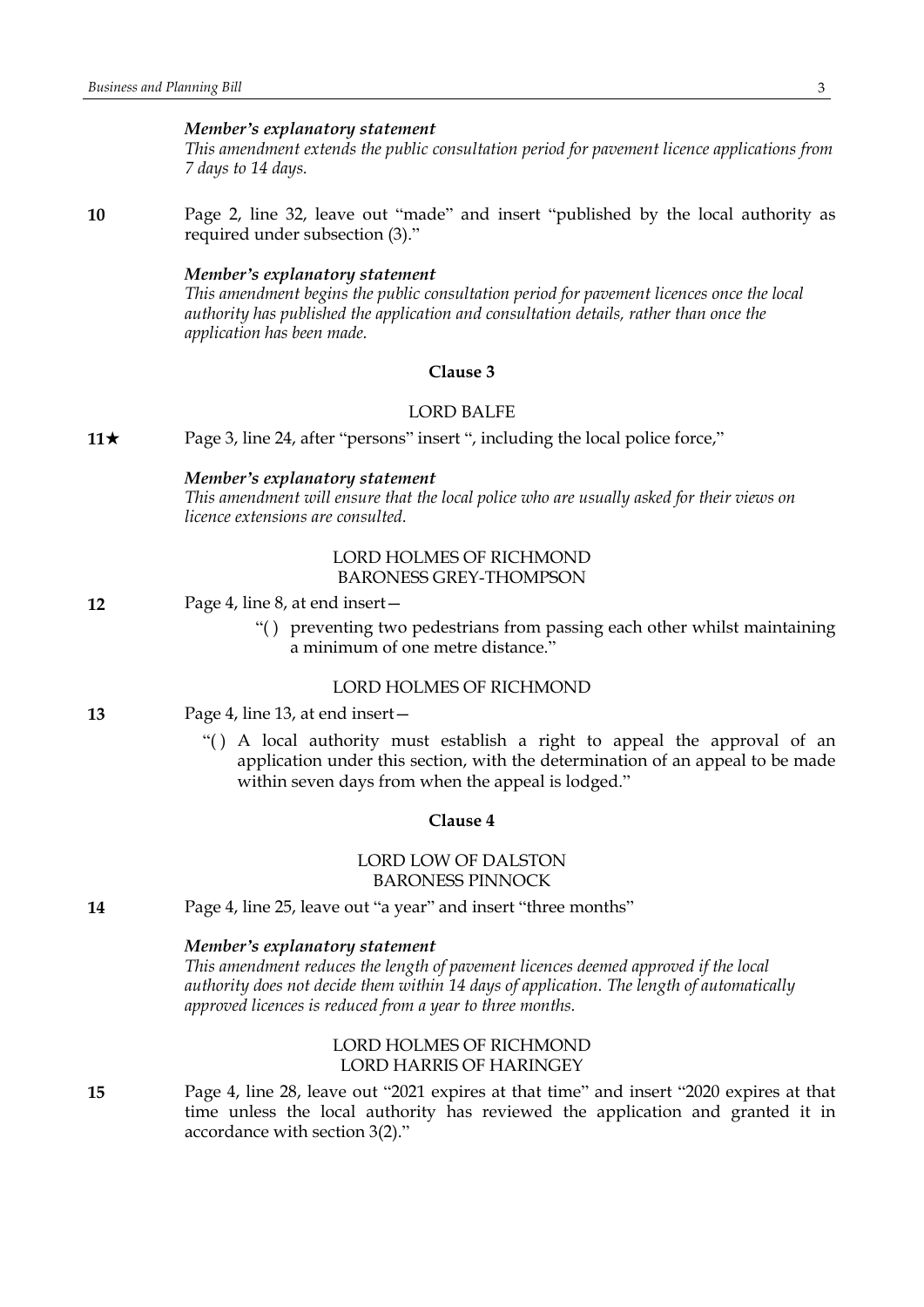#### **Clause 5**

### LORD HOLMES OF RICHMOND LORD HARRIS OF HARINGEY BARONESS MCINTOSH OF PICKERING BARONESS GREY-THOMPSON

- **16** Page 4, line 35, at end insert—
	- "( ) A local authority may include conditions when granting pavement licences which incorporate views and concerns expressed in the public consultation under section 2."

LORD HOLMES OF RICHMOND LORD HARRIS OF HARINGEY BARONESS GREY-THOMPSON

- **17** Page 4, line 41, at end insert—
	- "( ) Where a pavement licence is deemed to be granted by a local authority under section 3(8) and a person informs the local authority that they have a concern with the accessibility of the pavement for people with disabilities or other pedestrians, the local authority must—
		- (a) investigate the concern by visiting the area to which the relevant pavement licence applies to assess whether the pavement is accessible for people with disabilities or other pedestrians within seven days of the complaint being made, and
		- (b) if the local authority considers that the pavement is not sufficiently accessible, revoke the pavement licence."

### BARONESS NORTHOVER LORD YOUNG OF COOKHAM LORD FAULKNER OF WORCESTER BARONESS FINLAY OF LLANDAFF

- **18** Page 5, line 6, at end insert—
	- "( ) Pavement licences may only be granted by a local authority subject to the condition that smoking is prohibited."

### BARONESS WILCOX OF NEWPORT LORD HARRIS OF HARINGEY

**19** Page 5, line 7, at end insert "after consultation with local authorities."

#### *Member's explanatory statement*

*This amendment would ensure that the Secretary of State consults with local authorities in relation to conditions for pavement licences.*

### LORD CORMACK

**20** Page 5, line 7, at end insert ", and in doing so must take into account the needs of the disabled, including the blind and the partially sighted."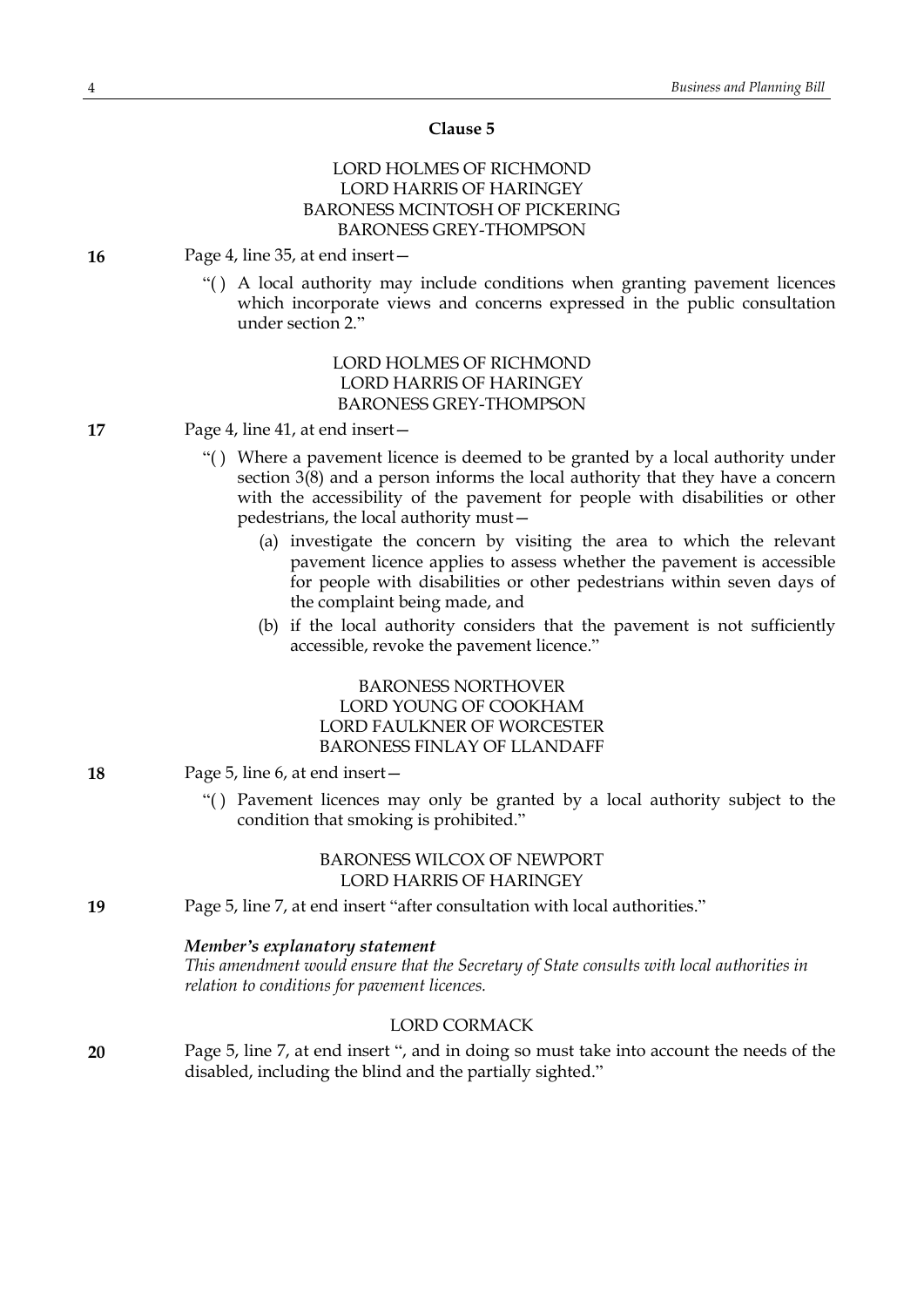### **Clause 5** *- continued*

### LORD BLENCATHRA

#### **21** Page 5, line 7, at end insert—

"(6A) Any conditions published by the Secretary of State under subsection (6) which set out minimum pavement widths may not come into force unless a draft of the guidance has been laid before and approved by a resolution of each House of Parliament."

#### *Member's explanatory statement*

*The amendment would give Parliament a chance to debate guidance relating to width of pavements and seek justification from Government for the pavement width and its enforceability.*

### **Clause 7**

### LORD LUCAS LORD HARRIS OF HARINGEY

- **22** Page 6, line 45, at end insert—
	- "( ) The local authority must take whatever measures it considers necessary, including the alteration of parking, speed limits and access arrangements, to ensure a pavement licence is safe for customers, staff and pedestrians."

#### *Member's explanatory statement*

*This amendment would provide local authorities with the duty and the powers needed to make pavement trading safe.*

**23** Page 6, line 45, at end insert—

"( ) The local authority may require another authority that has responsibility for the highway or neighbouring roadway to facilitate the successful implementation of a pavement licence."

#### *Member's explanatory statement*

*This amendment aims to ensure that local authorities benefit from collaboration from relevant higher tier authorities in taking advantage of the Bill's provisions in the way that the local authority wishes to.*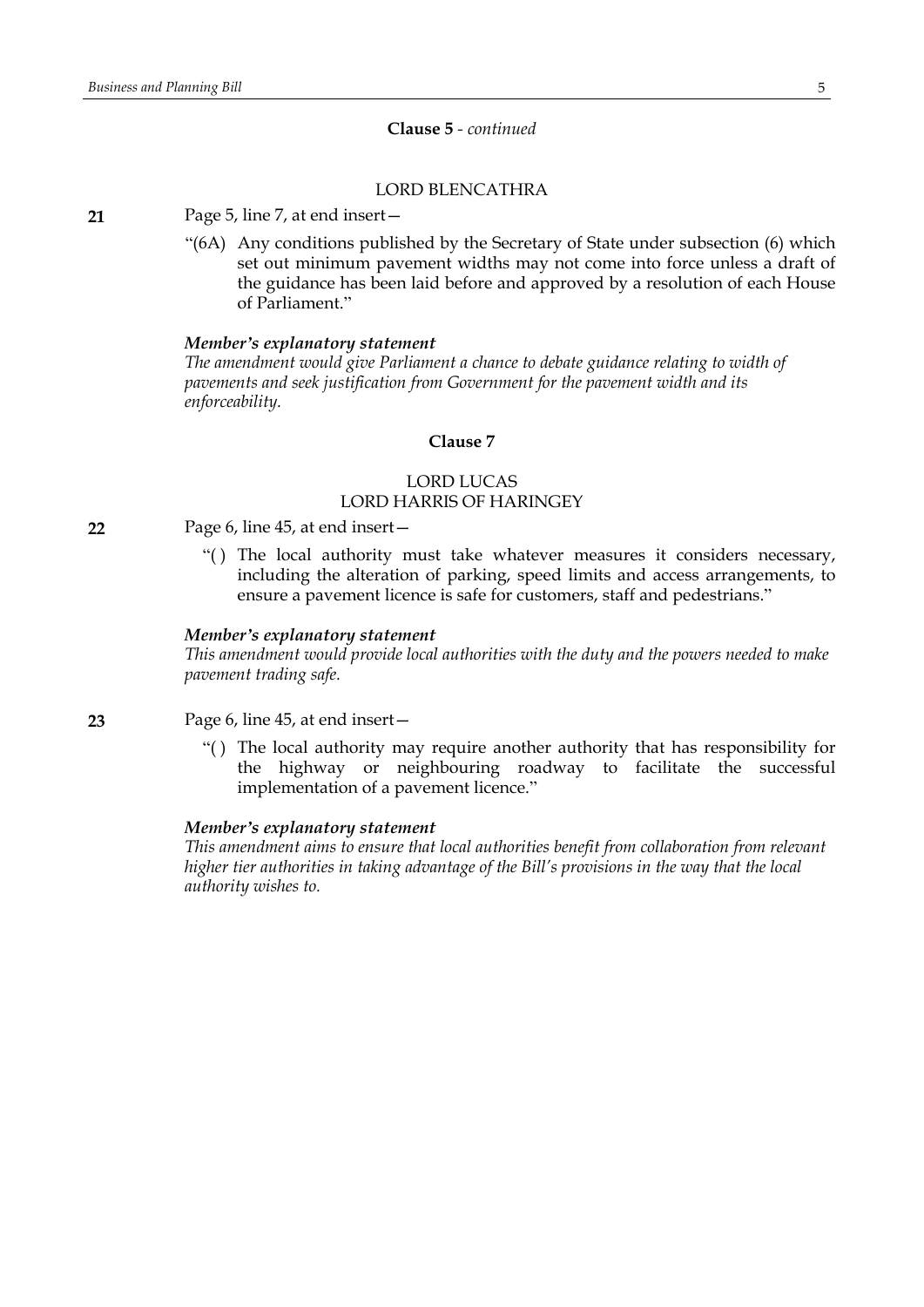### **After Clause 7**

### BARONESS BOWLES OF BERKHAMSTED BARONESS PINNOCK

**24** Insert the following new Clause—

### **"Outdoor space licences**

- (1) A person whose use or proposed use of any premises in England is or includes relevant use may apply to the appropriate local authority to extend the licence for relevant use to outdoor areas within the curtilage of the licensed premises (an "outdoor space licence") and such applications are subject to the provisions specified in paragraphs (a) to (f) that apply to pavement licence applications with "an outdoor space licence" substituted for "a pavement licence"-
	- (a) application provisions under section 2 except for subsection  $(2)(a)$ ,  $(b)$ and (e);
	- (b) determination of applications under section 3(1) to (4);
	- (c) duration under section 4;
	- (d) conditions under section 5;
	- (e) enforcement and revocation under section 6 except for subsection (3)(a);
	- (f) effects under section 7(2).
- (2) Where a person has applied to a local authority for a variation of a licence in respect of relevant use and before that licence is granted the person applies for an outdoor space licence under this section, the person may express to the local authority that they want to withdraw their earlier application when applying for an outdoor space licence, and if the person has paid any fee in connection with that application the local authority to which the outdoor space licence application is made may not require a fee for the outdoor space application."

### *Member's explanatory statement*

*This new Clause creates a fast-track procedure similar to that for pavement licences to provide 'outdoor space licences' for areas within the curtilage of licensed premises but not already covered by the existing licence, eg car parks or courtyards.*

### **After Clause 8**

### BARONESS PINNOCK LORD SHIPLEY BARONESS THOMAS OF WINCHESTER BARONESS GREY-THOMPSON

**25** Insert the following new Clause—

### **"Guidance to improve accessibility**

Guidance issued by the Secretary of State under section 8 must include—

- (a) a requirement for new areas of street furniture to be marked off with an accessible barrier, and
- (b) a requirement that where possible the minimum pavement width required must be increased to allow two pedestrians to pass each other while socially distancing."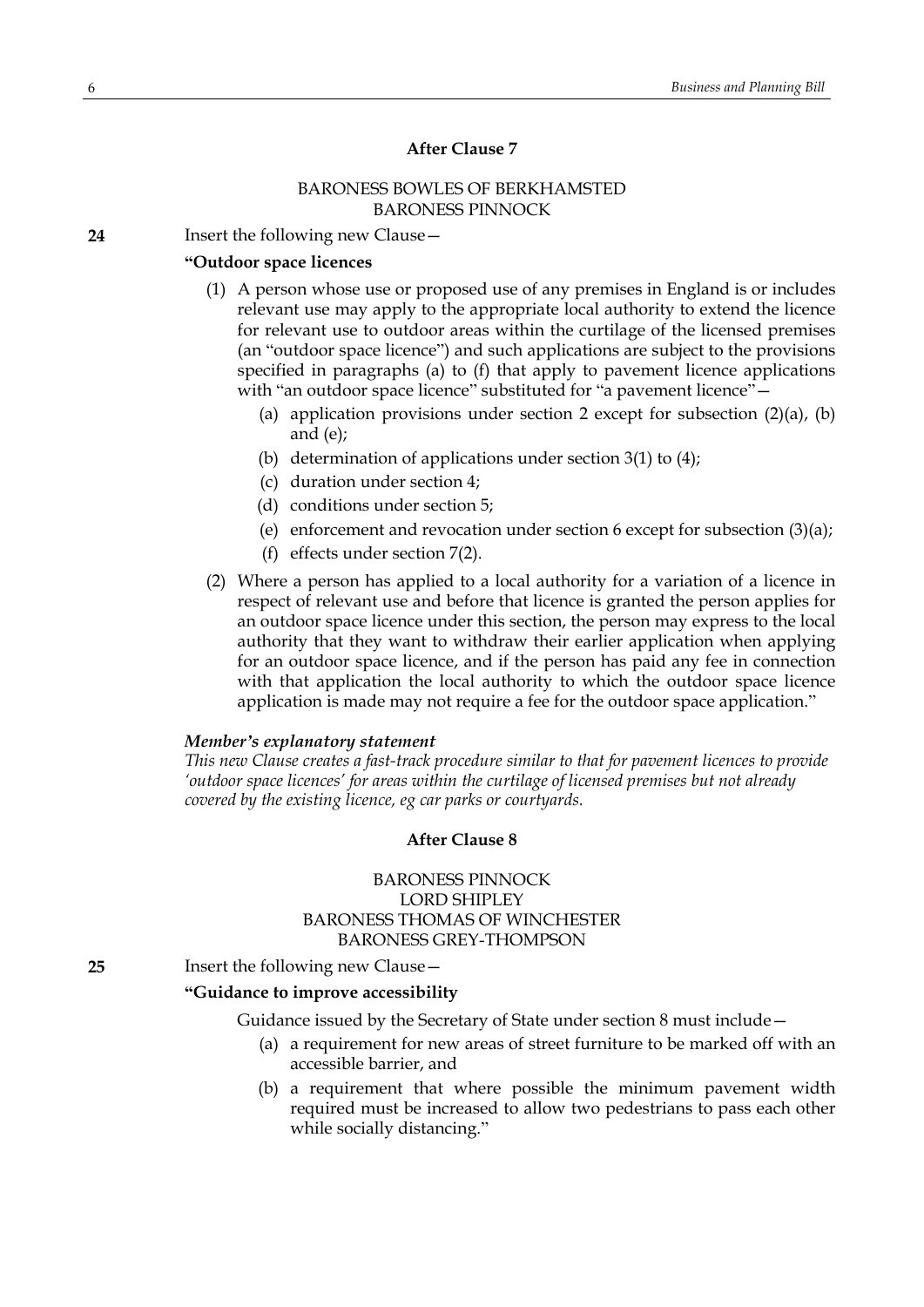*This new Clause would require the guidance issued under Clause 8 to include provisions that would improve accessibility, especially for people with visual impairments.*

#### **Clause 11**

### LORD PADDICK BARONESS PINNOCK BARONESS THORNHILL

**26** Page 8, line 33, leave out from "must" to end of line 35 and insert—

- "(a) be made at a time when the licensed premises are open for the purposes of selling alcohol for consumption on the premises; and
- (b) be made at a time no later than 11pm."

#### *Member's explanatory statement*

*This amendment would mean that off-sales could not take place after 11pm, regardless of whether the premises can sell alcohol on the premises after 11pm.*

### LORD KENNEDY OF SOUTHWARK LORD WHITTY BARONESS MCINTOSH OF PICKERING LORD ROBATHAN

**27** Page 8, line 35, at end insert "and only if the off-sale is made between 9.00am and 11.00pm on any day"

#### *Member's explanatory statement*

*This amendment would limit the hours in which off-sale provisions apply.*

#### LORD CORMACK LORD HARRIS OF HARINGEY

**28** Page 8, line 35, at end insert "and not before noon or after 10.00pm"

#### LORD ROBATHAN

**29★** Page 8, line 35, at end insert "and only if the off-sale is made between 10.00am and 11.00pm."

### LORD PADDICK

### BARONESS PINNOCK

**30** Page 9, leave out lines 11 to 13

#### *Member's explanatory statement*

*This amendment, alongside the amendment from Lord Paddick to line 25, would prevent the sale of alcohol off-premises in open containers.*

### LORD KENNEDY OF SOUTHWARK LORD WHITTY BARONESS MCINTOSH OF PICKERING LORD ROBATHAN

**31** Page 9, line 24, at end insert ", provided that time is between 9.00am and 11.00pm on any day"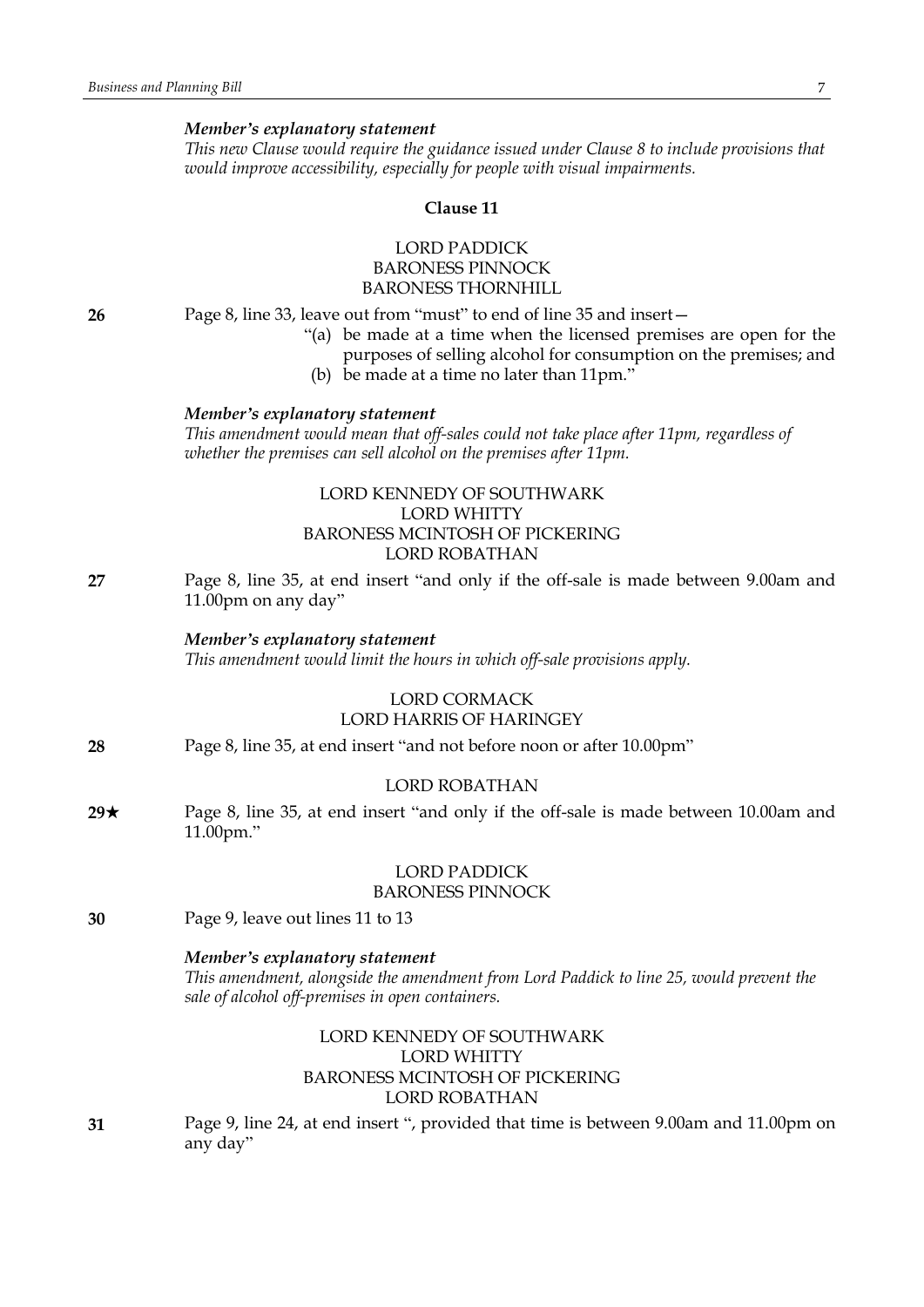*This amendment would limit the hours in which off-sale provisions apply.*

## LORD PADDICK

BARONESS PINNOCK

**32** Page 9, leave out lines 25 to 29

#### *Member's explanatory statement*

*This amendment, alongside the amendment from Lord Paddick to line 11, would prevent the sale of alcohol off-premises in open containers.*

### LORD KENNEDY OF SOUTHWARK LORD WHITTY

**33**\* Page 9, line 29, at end insert "provided that it is sold between 9.00am and 11.00pm on any day;"

#### *Member's explanatory statement*

*This amendment would limit the hours in which off-sale provisions apply.*

### LORD PADDICK BARONESS PINNOCK BARONESS THORNHILL

**34** Page 9, line 34, at end insert—

"( ) Subsection (5)(a) does not apply to restrictions limiting the sale of alcohol after 11.00pm."

### *Member's explanatory statement*

*This amendment, alongside the amendment from Lord Paddick to page 8, line 33, would mean that off-sales could not take place after 11pm, regardless of whether the premises can sell alcohol on the premises after 11pm.*

## LORD PADDICK

### BARONESS PINNOCK

**35** Page 9, line 34, at end insert—

- "() Where subsections (4) and (5) apply, off-sales must be made in  $-$ 
	- (a) an aluminium or tin-plated steel can;
	- (b) a sealed glass container; or
	- (c) a plastic container."

#### *Member's explanatory statement*

*This amendment would prevent the sale of alcohol off-premises in a beer glass or other container that could easily be broken and used as a weapon.*

### LORD HOLMES OF RICHMOND LORD BERKELEY

**36** Page 10, line 3, at end insert—

"( ) The Secretary of State may grant authorisation of off-sales for a period ending no later than 30 September 2021 to qualifying businesses."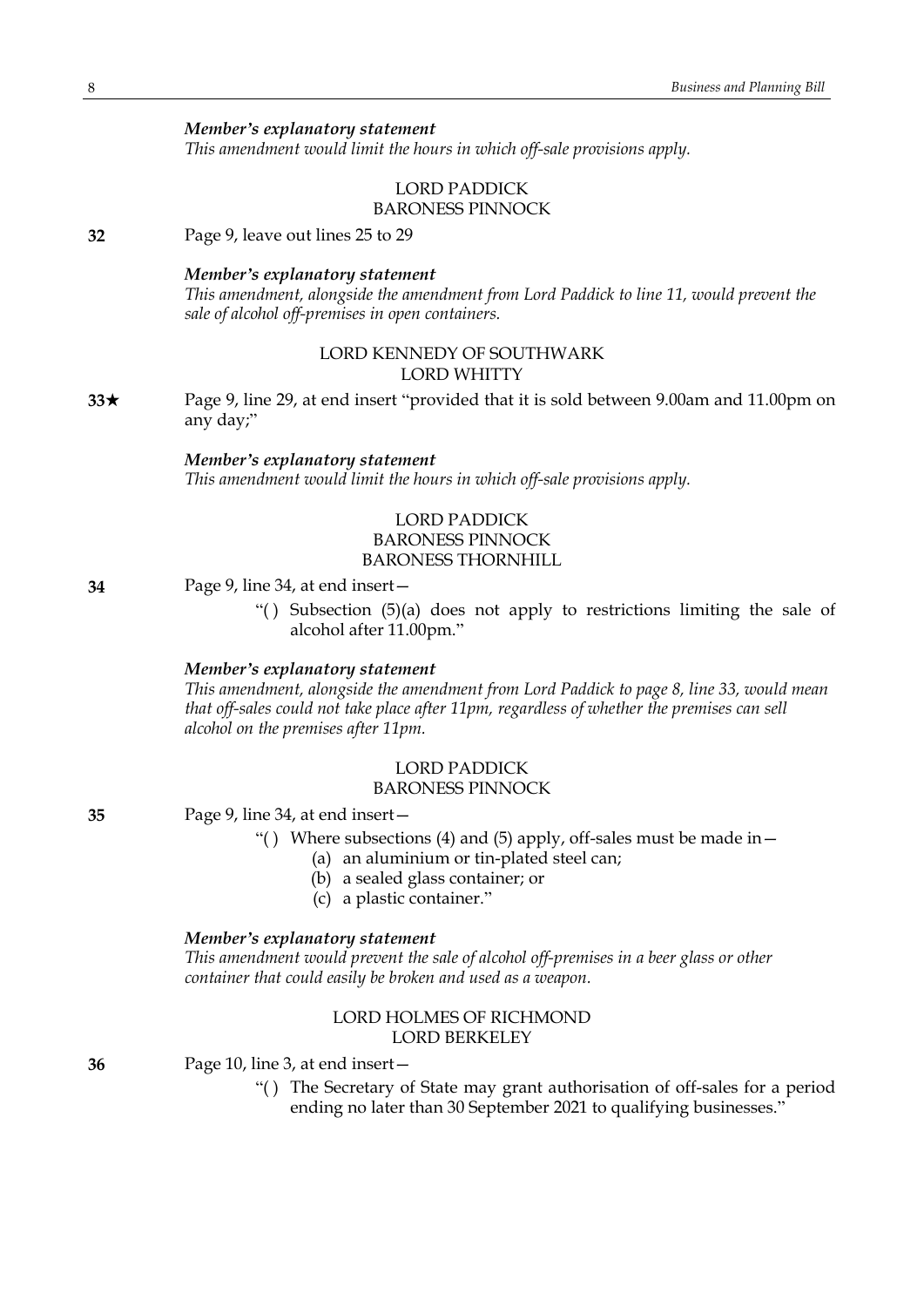#### **Clause 11** *- continued*

| 37 | Page 10, line 20, at end insert- |
|----|----------------------------------|
|----|----------------------------------|

"( ) "qualifying businesses" has the meaning prescribed in regulations made by the Secretary of State."

#### LORD ADDINGTON

### **38**★ Page 16, leave out lines 18 to 36 in the second column and insert—

- "(a) in the words before Part 1, "51" were omitted;
- (b) in the words before Part 1, for "87" there were substituted "172G";"

### LORD KENNEDY OF SOUTHWARK LORD BERKELEY

**39** Page 20, line 33, at end insert—

"( ) Within three months of this Act being passed, a Minister of the Crown must lay before Parliament an assessment of the merits of subsection (2) applying to relevant premises with personal licences reliant on temporary event notices."

#### *Member's explanatory statement*

*This amendment would ensure that the Government publishes an assessment of the merits of extending off-licence provisions to businesses which are reliant on temporary event notices such as breweries.*

### **After Clause 11**

### LORD HOLMES OF RICHMOND LORD BERKELEY

**40** Insert the following new Clause—

### **"Applications for a premises licence**

- (1) The Secretary of State must by regulations made by statutory instrument modify the Licensing Act 2003 so it has effect as if an application for a premises licence under section 17 (application for a premises licence) is an application for a minor variation of a premises licence in accordance with section 41A (application for minor variation of premises licence) until 30 September 2021.
- (2) A statutory instrument containing regulations under this section may not be made unless a draft of the instrument has been laid before and approved by a resolution of each House of Parliament."

#### *Member's explanatory statement*

*This new Clause allows small independent breweries and other businesses which currently do not have a premises licence to apply quickly.*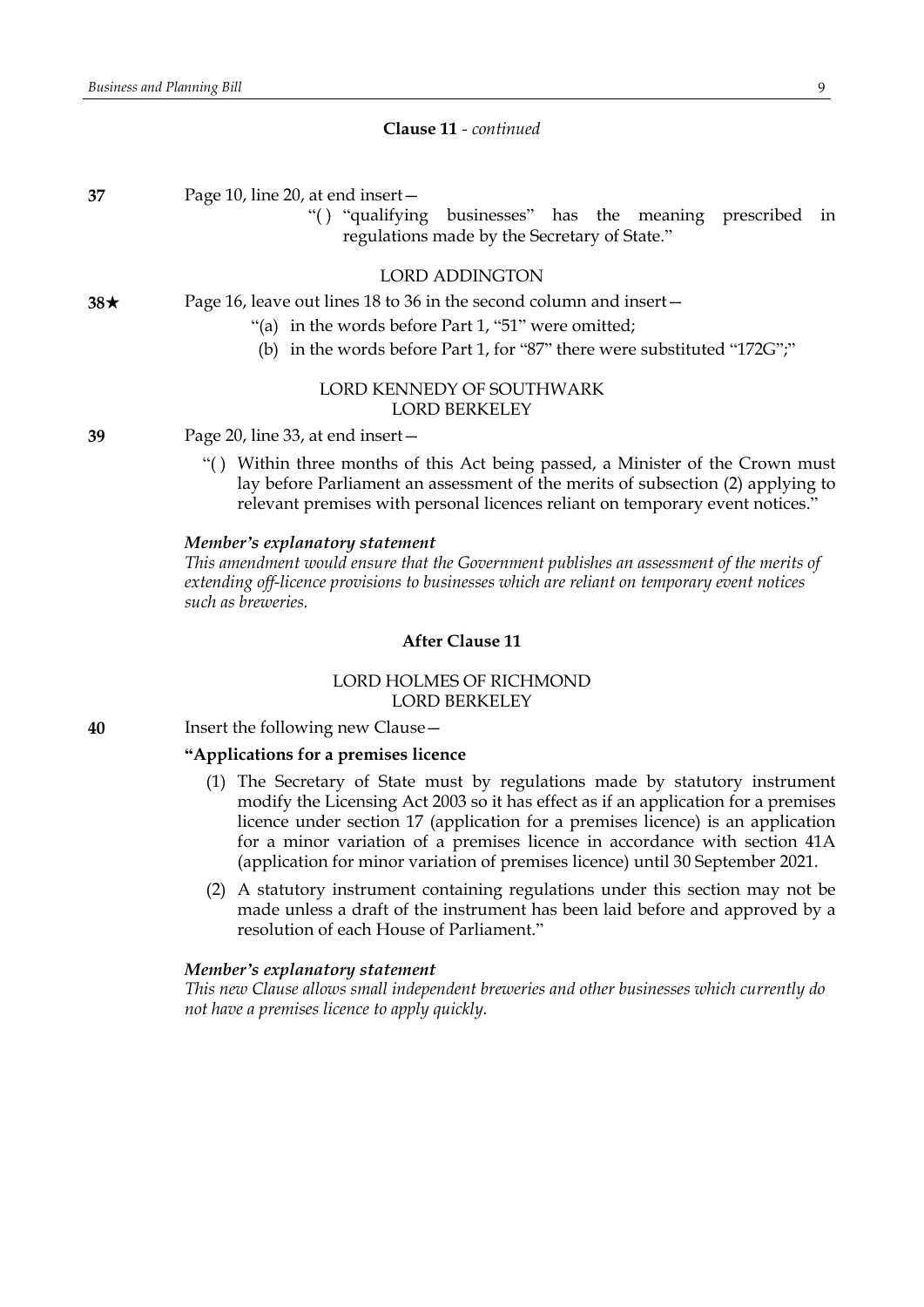### LORD KENNEDY OF SOUTHWARK

**41** Insert the following new Clause—

#### **"Health and safety assessment of licensed premises**

- (1) Within three months of this Act being passed, a Minister of the Crown must lay before Parliament an assessment of the merits, in relation to health and safety, of licensed premises introducing provisions about—
	- (a) limits to cash transactions;
	- (b) security staffing at entrances to prevent overcrowding; and
	- (c) further numbers of toilets available to customers.
- (2) The assessment must conclude whether such provisions would allow licensed premises to remain in safe and economically viable operation."

#### *Member's explanatory statement*

*This new Clause would ensure that the Government publishes an assessment of the merits of licensed premises introducing limits to cash transactions, door security, and toilets.*

### BARONESS ANELAY OF ST JOHNS THE EARL OF CLANCARTY

**42** Insert the following new Clause—

#### **"Support for the tourism and hospitality sector**

- (1) The Secretary of State must—
	- (a) carry out a review of the effect of Part 1 of this Act on the tourism and hospitality sector in England and Wales;
	- (b) set out the conclusions of the review in a report;
	- (c) publish the report; and
	- (d) arrange for copies of the report to be laid before both Houses of Parliament before 31 January 2021.
- (2) The report under subsection (1) must also make an assessment of the effects of this Act on the tourism and hospitality sector in England and Wales compared with possible further and complementary measures, including, but not limited to, extending through to 2021 the period of operation in that sector of—
	- (a) the furlough scheme,
	- (b) Bounce Back loans, or
	- (c) other grants or financial support from public funds."

#### LORD HOLMES OF RICHMOND LORD BERKELEY

**43** Insert the following new Clause—

### **"Counter notices to standard temporary event notices**

For the relevant period, a licensing authority will only issue a counter notice to a standard temporary event notice when the licensing authority—

- (a) has already given at least 100 standard temporary event notices where the relevant premises user holds a personal licence;
- (b) has already given 20 standard temporary events notice where the relevant premises user does not hold a personal licence; or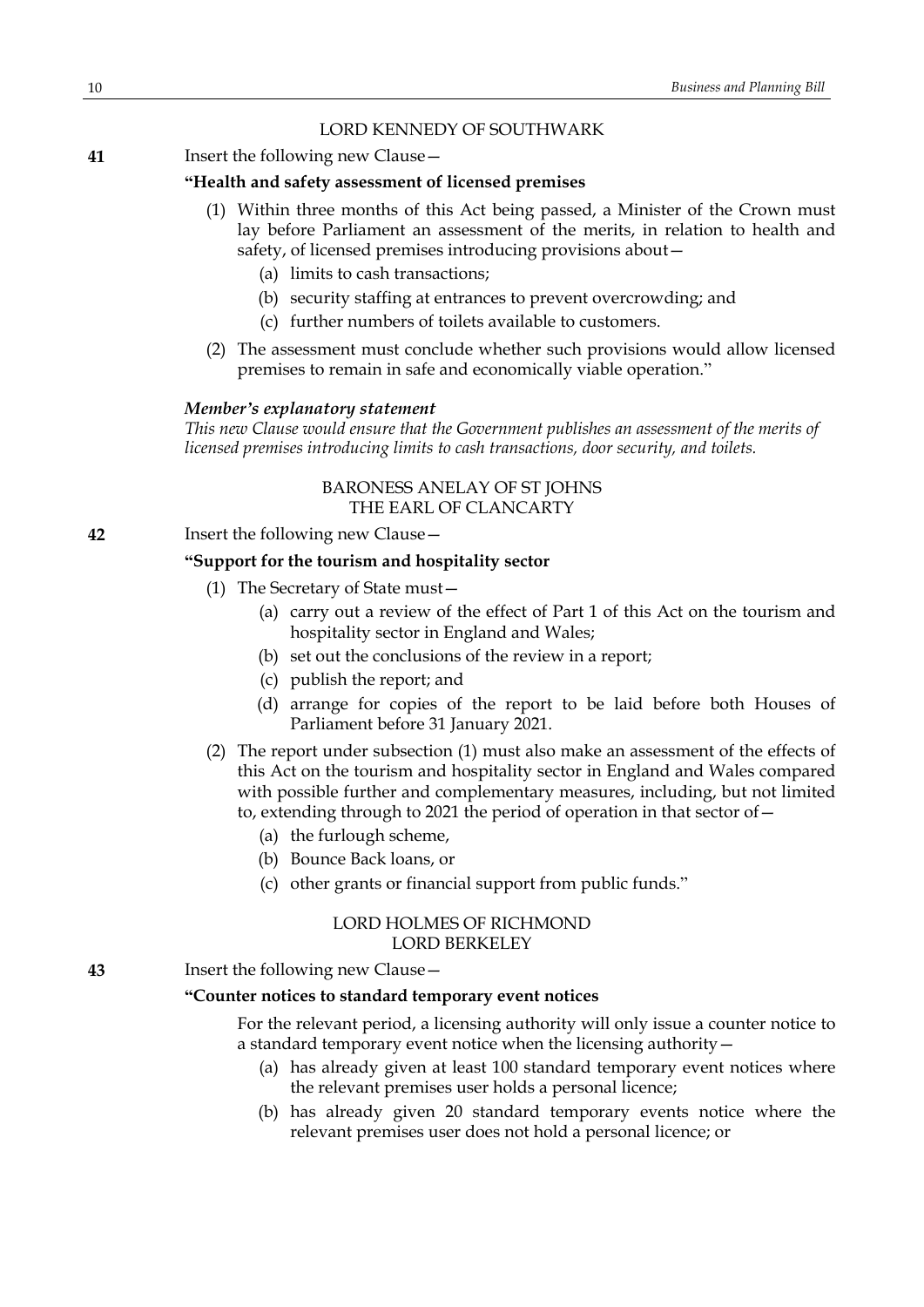(c) has issued at least 50 temporary event notices in respect of the same premises."

#### *Member's explanatory statement*

*This new Clause would expand the number of Temporary Event Notices that breweries and other businesses can apply for. This would increase the limit to 100 TENs for those with a* personal licence, from 5 to 20 for those without a personal licence and 15 to 50 for the same *premises.*

#### BARONESS NEVILLE-ROLFE LORD CLEMENT-JONES

### **44**★ Insert the following new Clause —

#### **"Digital age verification**

- (1) The Licensing Act 2003 (Mandatory Licensing Conditions) (Amendment) Order 2014 has effect as if it were subject to the modification in subsection (2).
- (2) The Order has effect as if in paragraph 3 of the Schedule, after subparagraph (3) there were inserted—
	- "(4) The premises licence holder or club premises certificate holder is not in breach of its age verification policy if, before serving alcohol, it successfully utilises a digital age verification system which the premises licence holder or club premises certificate holder reasonably believes operates with all reasonable precautions and all due diligence to ensure that the individual purchasing alcohol is not under 18 years of age (or such older age as may be specified in the policy).""

### LORD SHIPLEY

#### BARONESS THORNHILL

**45**★ Insert the following new Clause —

### **"Reduction of late night levy for premises shut during the coronavirus pandemic**

- (1) The Police Reform and Social Responsibility Act 2011 is amended as follows.
- (2) After section 128 insert—

### **"128A Late night levy: COVID-19 reduction**

- (1) The relevant licensing authority may reduce the amount of the late night levy payable in the area in which the late night levy requirement applies determined in accordance with paragraph (3), for the relevant levy year.
- (2) The relevant levy year is a levy year for which the supply of alcohol during the late night supply period in the relevant area is prohibited by an order made under section 52 of the Coronavirus Act 2020.
- (3) The amount of the levy reduction is the amount found by applying the formula—

$$
R = (L/365) \times N
$$

where—

- (a) R is the levy reduction,
- (b) L is the amount of the late night levy payable in respect of relevant premises,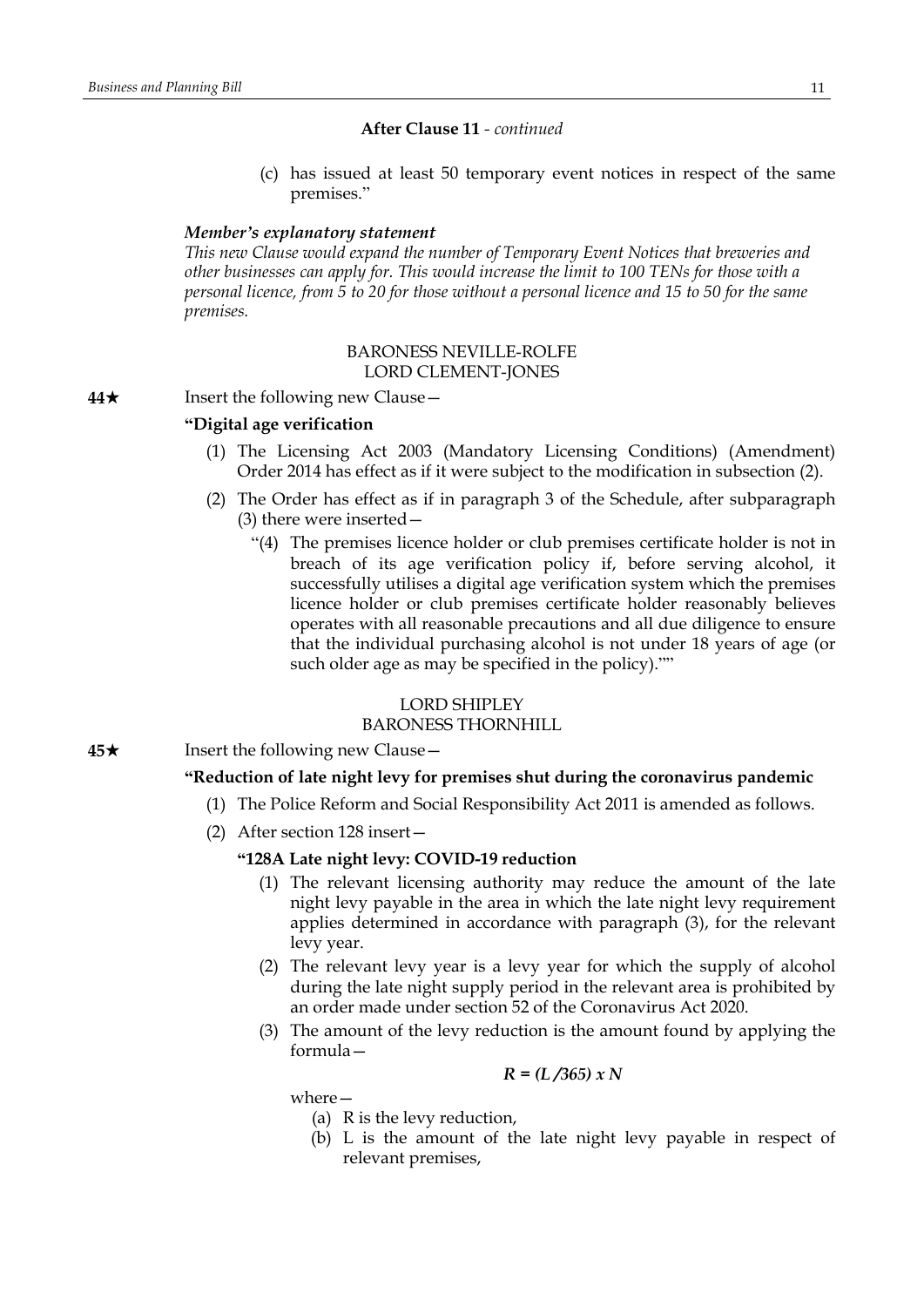(c) N is the number of days in the payment year where the area was subject to an order made under section 52 of the Coronavirus Act 2020.""

#### *Member's explanatory statement*

*This amendment would allow local authorities to reduce the amount of the late night levy, paid by venues like pubs, where they have been closed due to the coronavirus pandemic.*

#### **Clause 12**

### BARONESS BOWLES OF BERKHAMSTED LORD STEVENSON OF BALMACARA BARONESS ALTMANN LORD GERMAN

- **46** Page 21, line 8, at end insert "insofar as such an order would relate to affordability or terms of the credit agreement required by the Bounce Back Loan Scheme."
- **47** Page 21, line 11, at end insert—
	- "(8) Repayment, rearrangement, fees or other new requirements may not be imposed on Bounce Back Loans in consequence of terms in or trigger events in other financial agreements with the lender."

### **After Clause 12**

### LORD STEVENSON OF BALMACARA

**48**★ Insert the following new Clause —

#### **"Weekly reports on applications for Bounce Back Loan Schemes**

- (1) The Secretary of State must publish data on applications for the Bounce Back Loan Scheme.
- (2) The data under subsection (1) to be published must include  $-$ 
	- (a) total number of applications;
	- (b) the number of rejected applications; and
	- (c) the number of pending applications

for each lending body.

- (3) Data under this section must be published within one week of the day in which this Act is passed and at least once in every week thereafter for each of the schemes listed in subsection as long as the scheme is in operation.
- (4) The Secretary of State must arrange for a copy of the data published each week under this section to be laid before each House of Parliament."

#### *Member's explanatory statement*

*This amendment would require weekly reports on applications of Bounce Back Loan Schemes for each lending body.*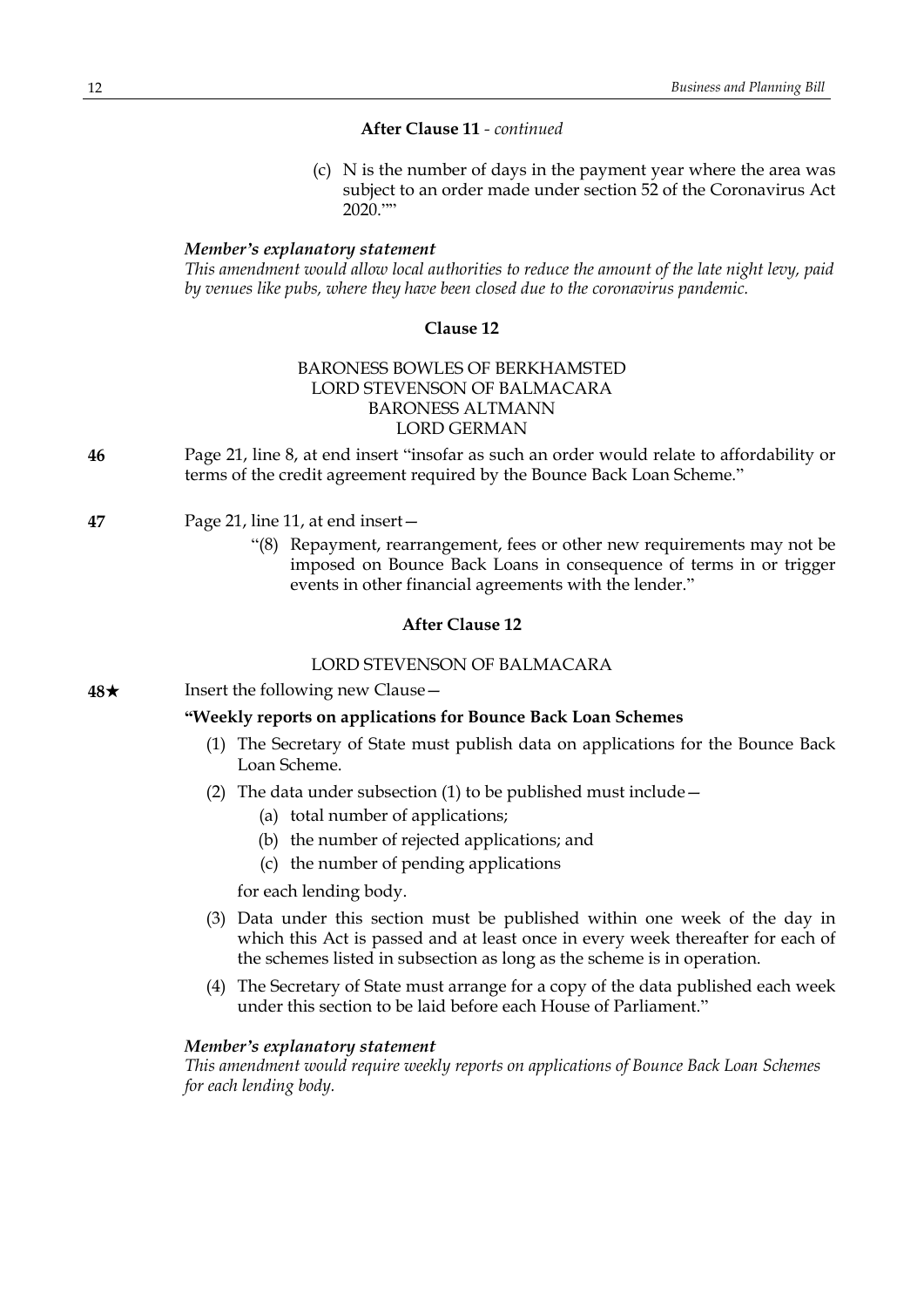### **Clause 13**

#### LORD TUNNICLIFFE

*Lord Tunnicliffe gives notice of his intention to oppose the Question that Clause 13 stand part of the Bill.*

### **After Clause 13**

### EARL ATTLEE

**49** Insert the following new Clause—

### **"Designation of persons for testing vehicles**

- (1) The Road Traffic Act 1988 is amended as follows.
- (2) After section  $52(2)(c)$ , insert -
	- "(d) designate individuals to undertake tests, whether employed by the Secretary of State, his or her agencies or a private operator of an authorised testing facility.
	- (3) When the Secretary of State designates an individual to undertake tests under subsection (2)(d), that designation is personal to the individual and the designation is not dependent on the individual's employer.""

#### *Member's explanatory statement*

*This new Clause would allow goods vehicle testers to be employed by the private sector and not solely the Government or its agencies, and for that designation to be personal to the tester.*

#### **Clause 14**

#### LORD TUNNICLIFFE

*Lord Tunnicliffe gives notice of his intention to oppose the Question that Clause 14 stand part of the Bill.*

#### **After Clause 15**

#### BARONESS DOOCEY LORD REDESDALE

**50**★ Insert the following new Clause

### **"Amendment of the Package Travel and Linked Travel Arrangements Regulations 2018**

- (1) The Package Travel and Linked Travel Arrangements Regulations 2018 (S.I. 2018/634) are amended as follows.
- (2) In regulation 2(3) leave out "at least one other at least two different types of" and insert "the carriage of passengers with"
- (3) In regulation 2(5) leave out "at least one other at least two different types of" and insert "the carriage of passengers with"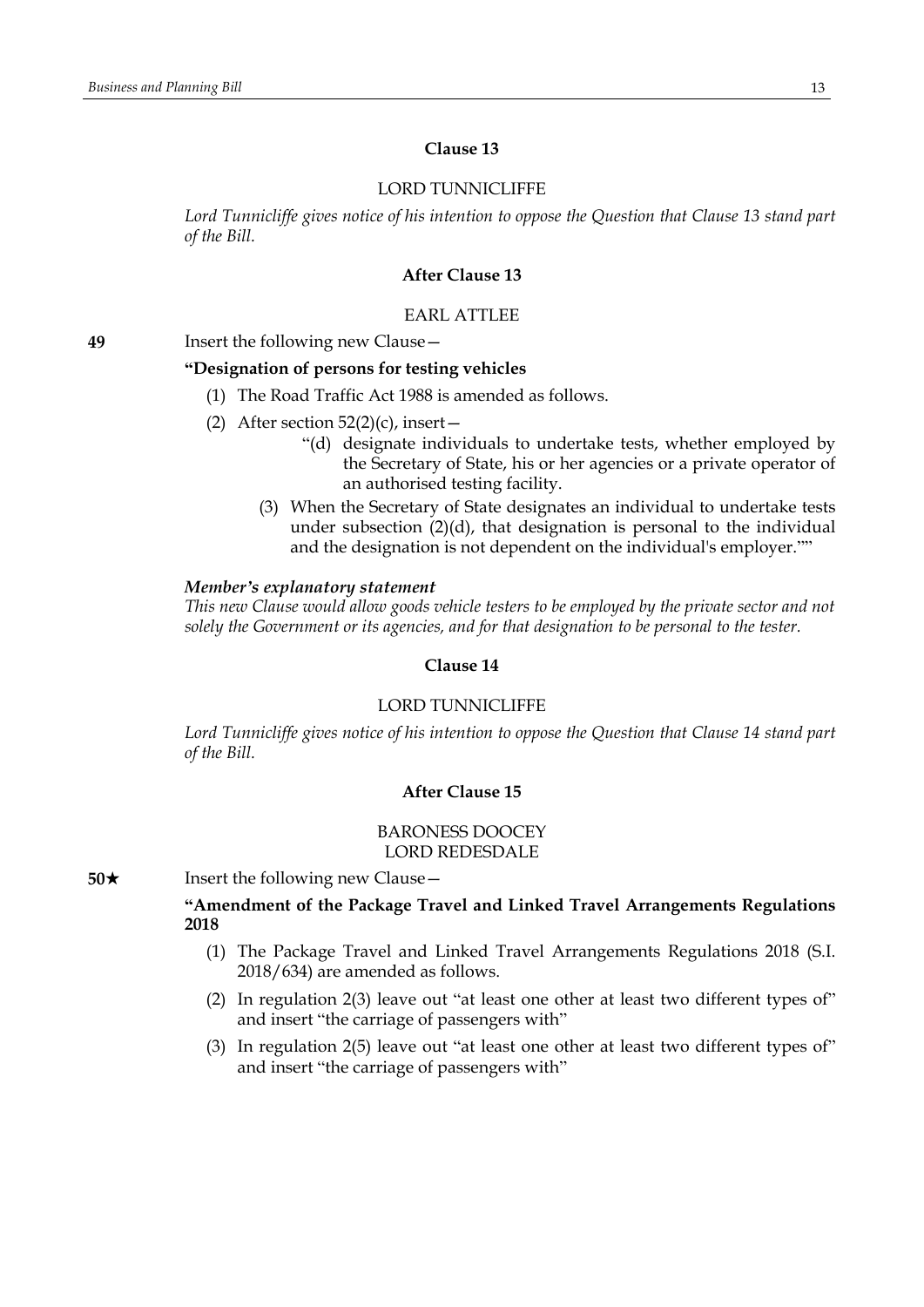*This amendment seeks to amend the Package Travel and Linked Travel Arrangements Regulations 2018 make transport a mandatory component of package travel. This would allow small local businesses to make a combined offer without incurring the responsibilities of a package holiday operator.*

### LORD HUNT OF WIRRAL

**51**★ Insert the following new Clause

#### **"Outdoor entertainment**

Local authorities in England may permit organised outdoor entertainment, including theatrical and musical performances, if the entertainment is organised in a manner that complies with—

- (a) relevant requirements under any enactment and
- (b) any guidance on social distancing that may be in place at the time of the performance."

#### *Member's explanatory statement*

*This new Clause would enable socially-distanced outdoor performances by actors and musicians.*

### **Clause 16**

### BARONESS MCINTOSH OF PICKERING LORD SHIPLEY

**52**★ Page 23, line 34, at end insert—

- "(2A) This section does not apply where the condition or approved document restrictions were made due to potential impacts identified in the—
	- (a) the Town and Country Planning (Environmental Impact Assessment) Regulations 2017 (S.I. 2017/571) assessment; or
	- (b) regulation 63(1) of the Conservation of Habitats and Species Regulations 2017 (S.I. 2017/1012) assessment,

on nature conservation interests."

#### *Member's explanatory statement*

*This amendment would ensure that no applications are allowed for changes to conditions if those conditions are in place to limit, reduce or remove certain environmental impacts.*

#### LORD BLENCATHRA LORD RANDALL OF UXBRIDGE

**53** Page 24, line 3, at end insert—

"subject to the condition set out in subsection (4A).

(4A) An application may only be made for construction activities to be carried out between 7.00am and 10.00pm on any day where residents live within 300 metres of the construction activities under the application."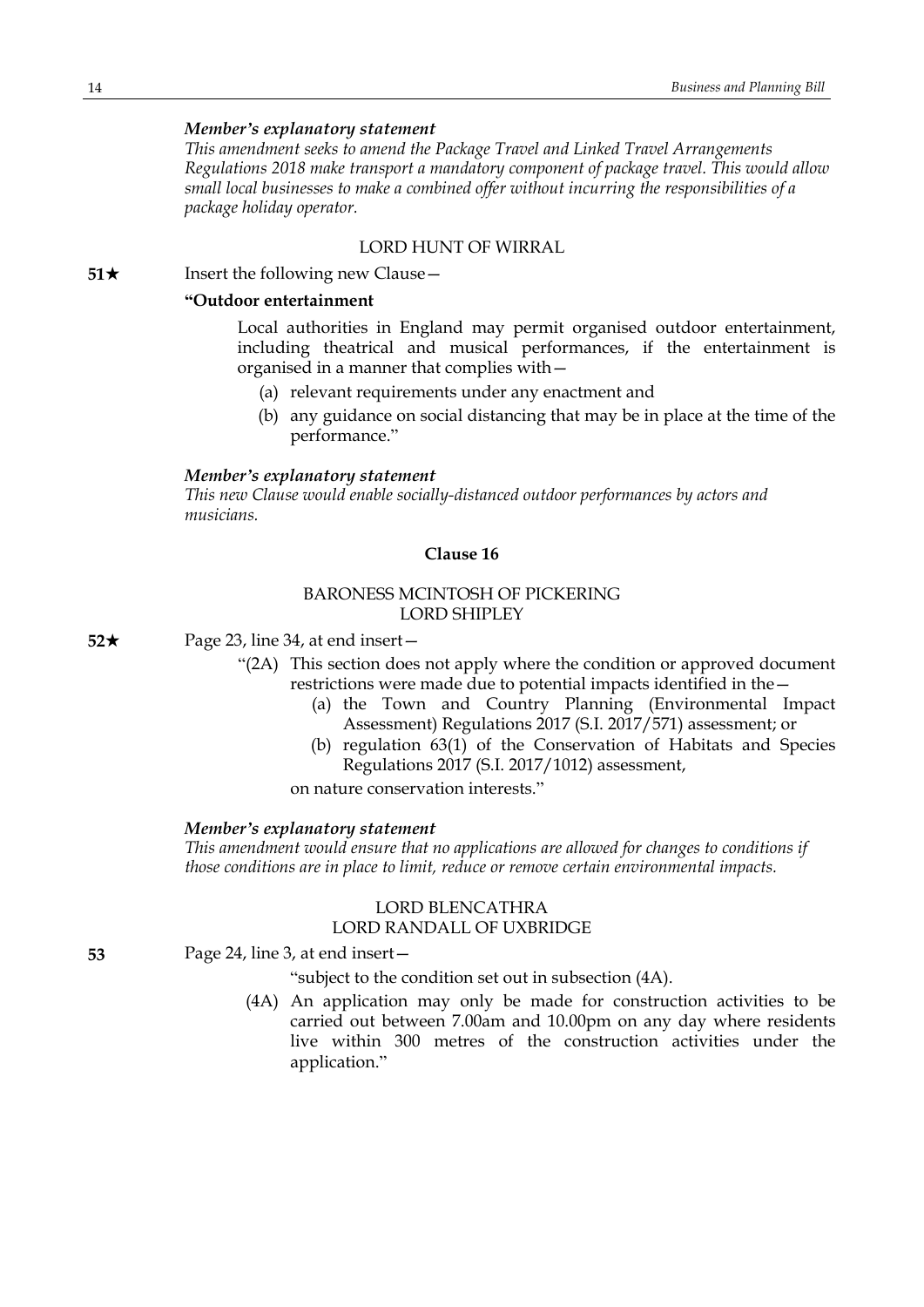### **Clause 16** *- continued*

#### BARONESS PINNOCK LORD SHIPLEY

**54** Page 24, line 12, at end insert—

"(d) be accompanied by such fee not exceeding £195 as the local authority may require."

#### *Member's explanatory statement*

*This amendment would allow a local planning authority to charge a fee for an application under this section.*

### BARONESS PINNOCK LORD CAMPBELL OF PITTENWEEM

**55** Page 24, line 23, at end insert—

"( ) The application must also include—

- (a) an assessment of the impact of the modifications on the local community, and any mitigation plans that would be put in place to minimise disturbance; and
- (b) an assessment of the impact of the modifications on the environment and local conservation interests, and any mitigation plans that would be put in place to minimise disturbance."

#### *Member's explanatory statement*

*This amendment would require an application to include details of the impact on the local community and environment, and how these disturbances could be mitigated.*

### LORD RANDALL OF UXBRIDGE

**56**★ Page 25, line 14, at end insert —

"(3A) In making a determination, the local planning authority must—

- (a) consider whether any modification of the condition will disturb or cause detriment to wildlife, and
- (b) refuse to modify the condition if the local planning authority reasonably believes that a modification to the condition will disturb or cause detriment to wildlife."

#### *Member's explanatory statement*

*This amendment seeks to clarify that any permission to allow extended hours for construction would not disturb or cause detriment to wildlife (for example, seasonal conditions for nesting season or winter roosts for bats).*

### BARONESS PINNOCK LORD CAMPBELL OF PITTENWEEM

**57** Page 25, line 26, at end insert "unless the authority has agreed with the person making the application that the period of 14 days may be extended by a specified period."

#### *Member's explanatory statement*

*This amendment would give planning authorities discretion to extend the 14-day period under which they must make a determination, with the agreement of the applicant.*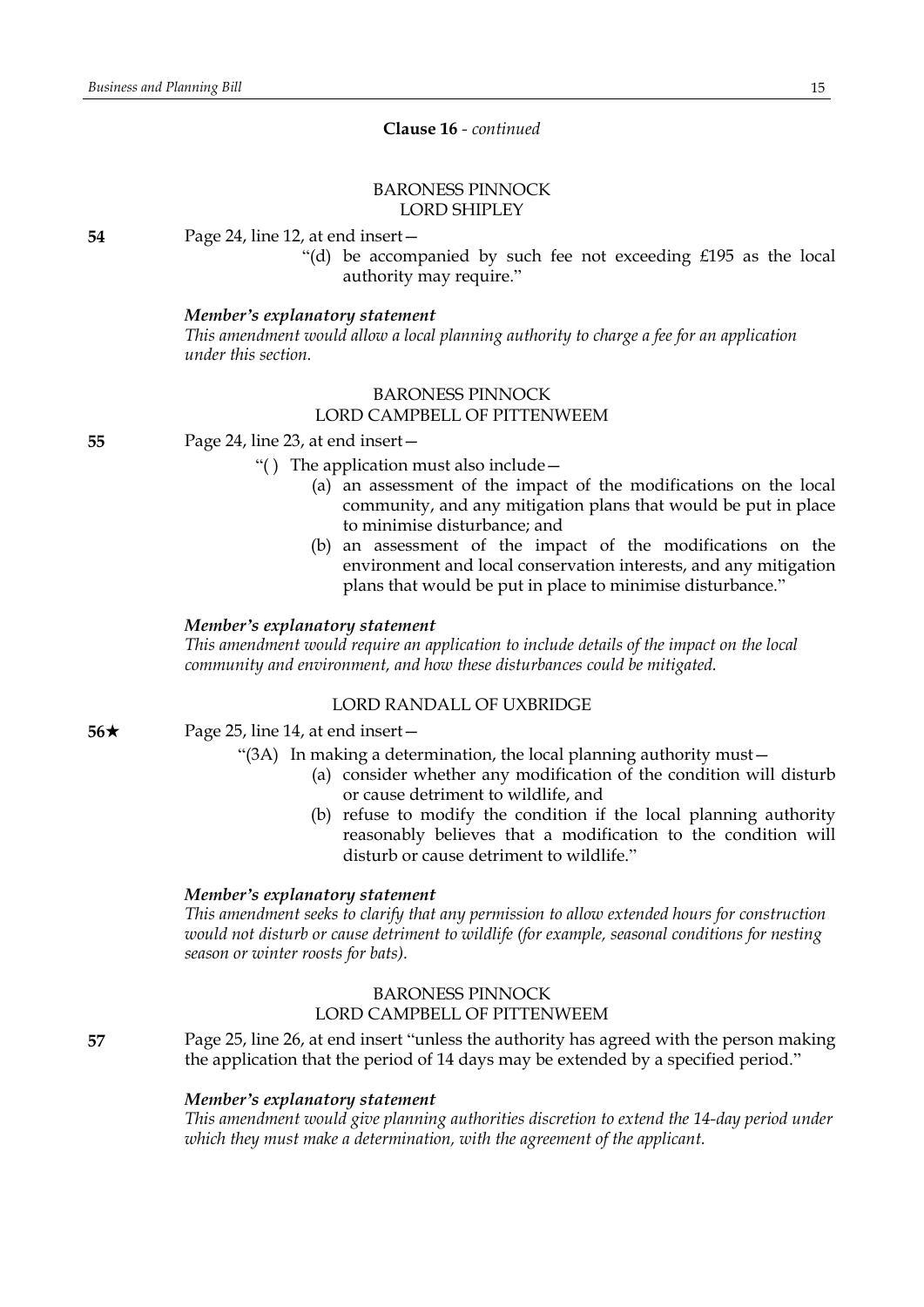### **After Clause 16**

### BARONESS WILCOX OF NEWPORT

**58** Insert the following new Clause—

#### **"Impact of construction site changes on industry**

Within three months of this Act being passed, a Minister of the Crown must lay before Parliament an assessment of the impact of section 16 on—

- (a) working conditions,
- (b) compliance with health and safety legislation,
- (c) hours of operation,
- (d) levels of employment,

in the construction industry."

### *Member's explanatory statement*

*This new Clause would ensure that the Government publishes an assessment of the wider impact of working hours provisions on the construction industry.*

### **Clause 17**

### LORD LANSLEY

**59** Page 27, leave out lines 18 and 19 and insert— "(i) beginning with 25 June 2020, and"

#### *Member's explanatory statement*

*This will provide that where a relevant planning permission has a time limit for commencement of development between 25 June (when this Bill was introduced to Parliament) and 31 December 2020 , the time limit will be extended as provided for in subsection (2).*

**60** Page 27, line 23, leave out "April" and insert "June"

#### *Member's explanatory statement*

*This will extend the time limit for planning permissions to which subsection (1) applies to 1 June 2021 instead of 1 April 2021.*

## LORD HAIN

## LORD MONKS

**61** Page 27, line 23, at end insert "and must be completed by 1 April 2026"

#### *Member's explanatory statement*

*This would ensure developers do not delay implementing planning consents.*

### LORD LANSLEY

**62** Page 27, leave out lines 43 and 44 and insert— "(ii) ending with 25 June 2020."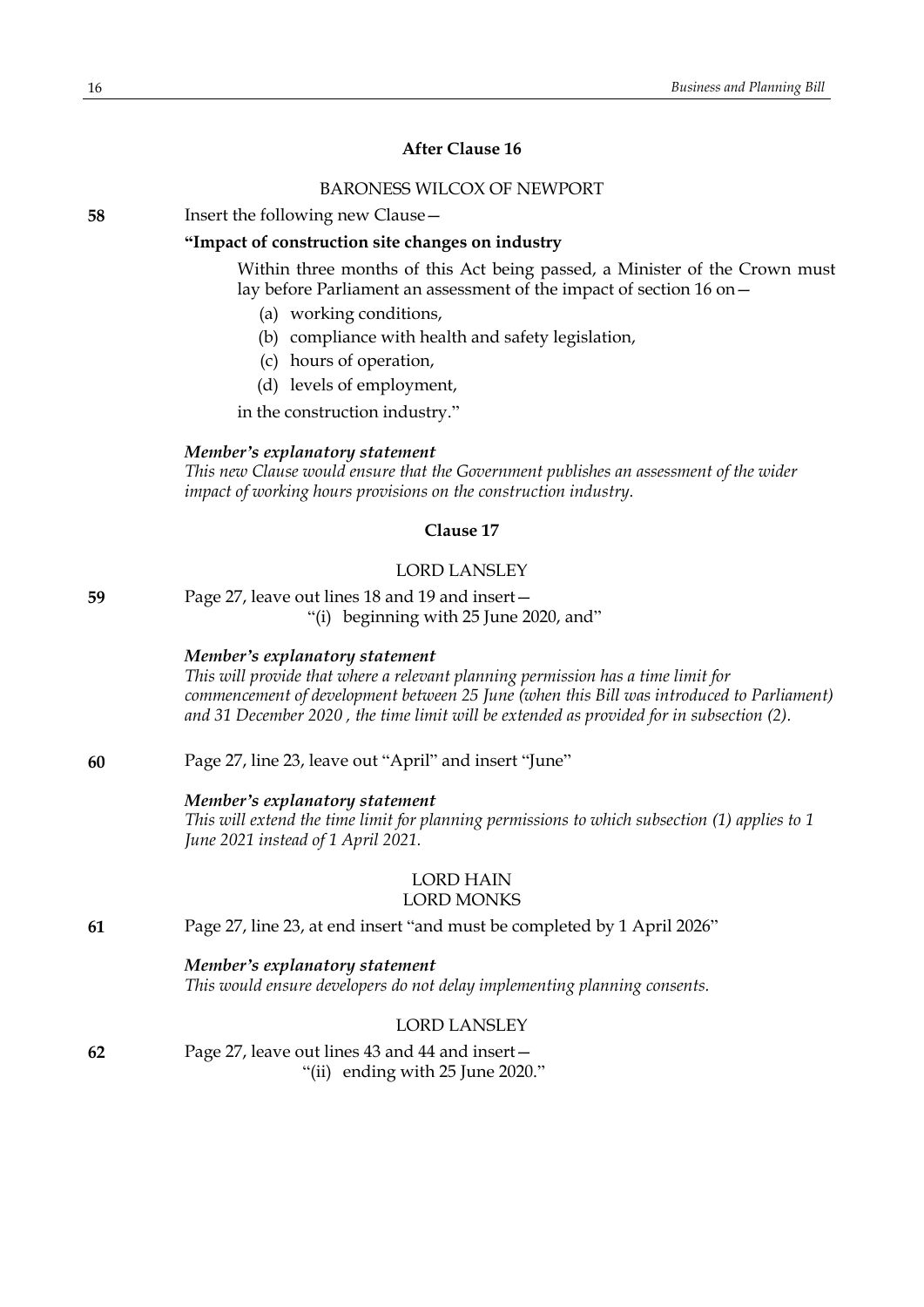*This amendment provides that where a relevant planing permission had a time limit for commencement of development between 23 March and the date of this Bill's introduction to Parliament, this time limit is extended as provided for in subsection (2).*

**63** Page 28, line 6, leave out "April" and insert "June"

#### *Member's explanatory statement*

*This amendment would extend the time limit for commencement of development for those relevant planning permissions under section 93B to 1 June instead of 1 April 2021.*

**64** Page 30, line 41, leave out "April" and insert "June"

#### *Member's explanatory statement*

*This amendment provides for subsections (1) to (5) to expire at the end of 1 April 2021, rather than 1 June 2021.*

### **Clause 18**

#### LORD LANSLEY

**65** Page 31, line 41, leave out "April" and insert "June"

#### *Member's explanatory statement*

*This amendment provides that a relevant outline planning permission with a reserved matter application time limit as specified under subsection (1) is deemed to have that time limit extended to 1 June instead of 1 April 2021.*

**66** Page 32, leave out lines 16 and 17 and insert—

"(i) beginning with 25 June 2020, and"

#### *Member's explanatory statement*

*This amendment provides for an automatic extension of time limits for outline planning permissions where the condition for the commencement of development falls between the date this Bill was introduced to Parliament and 31 December 2020.*

**67** Page 32, line 21, leave out "April" and insert "June"

#### *Member's explanatory statement*

*This amendment provides for the extension of a time limit for an outline planning permission, to which subsection (1) refers, to 1 June 2021 instead of 1 April 2021.*

#### **68** Page 32, leave out lines 41 and 42 and insert— "(ii) ending with 25 June 2020."

### *Member's explanatory statement*

*This amendment provides that relevant outline planning permissions with a condition that expires between 23 March 2020 and 25 June 2020 is eligible for an extension of the time limit if it is granted an additional environmental approval.*

**69** Page 33, line 3, leave out "April" and insert "June"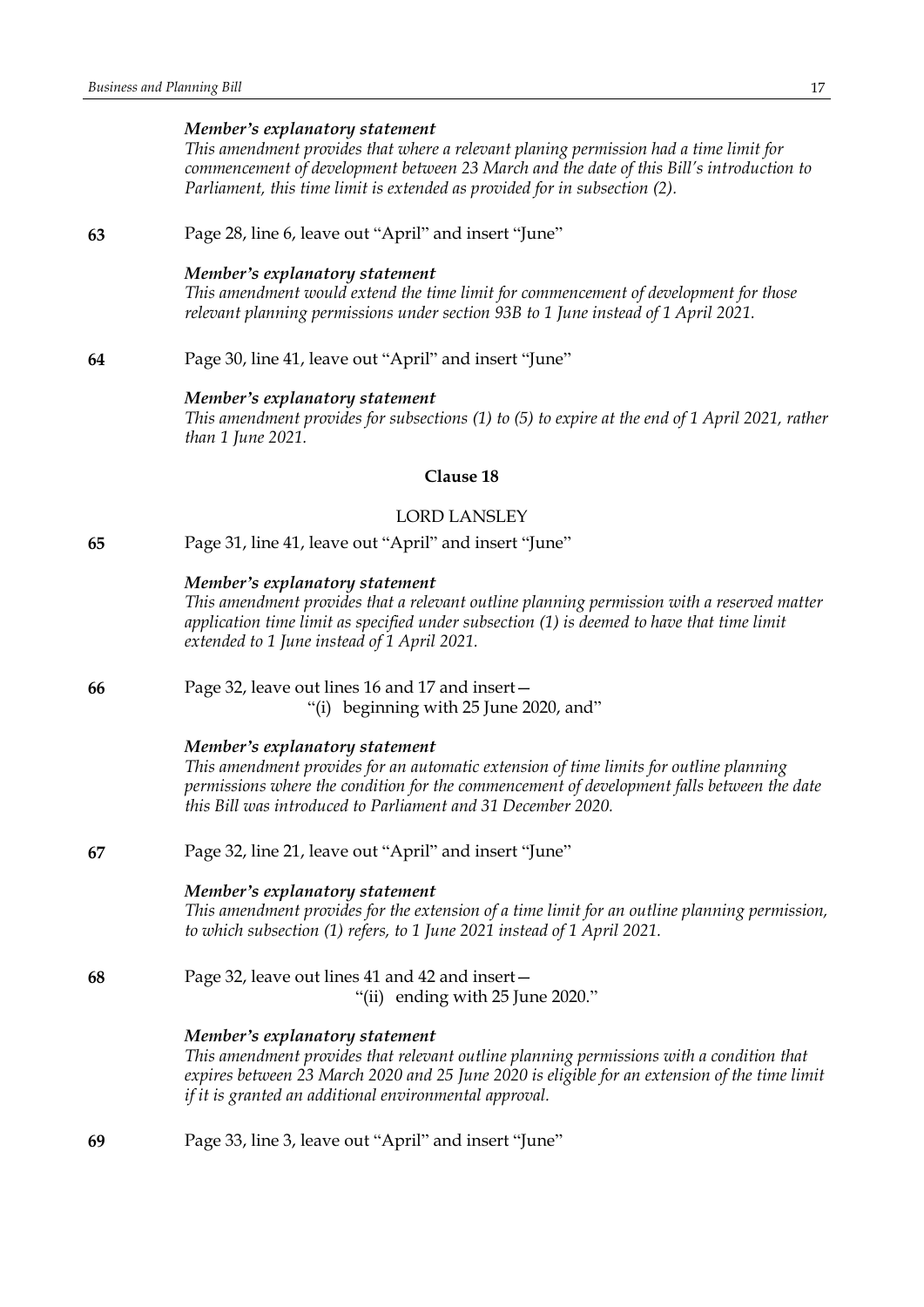*This amendment provides that where an additional environmental approval is granted, or deemed to be granted, the time limit is extended to 1 June 2021 instead of 1 April 2021.*

**70** Page 35, line 32, leave out "April" and insert "June"

### *Member's explanatory statement*

*This amendment provides for subsections (1) to (5) to expire at the end of 1 June 2021 instead of 1 April 2021.*

### **Clause 19**

### LORD LANSLEY

**71** Page 36, line 32, leave out "April" and insert "June"

### *Member's explanatory statement*

*This amendment provides for listed building consents to which subsection (1) applies to have their time limit extended to 1 June 2021 instead of 1 April 2021.*

**72** Page 36, line 42, leave out "April" and insert "June"

#### *Member's explanatory statement*

*This amendment provides for subsection (1) to expire at the end of 1 June 2021 instead of 1 April 2021.*

### **After Clause 21**

### LORD KENNEDY OF SOUTHWARK BARONESS KRAMER BARONESS VALENTINE

**73** Insert the following new Clause—

#### **"Mayoral development corporation**

- (1) In section 78(7) of the Coronavirus Act 2020 (local authority meetings), after paragraph (j) insert—
	- "(ja) a Mayoral development corporation in respect of which the Secretary of State has made an order under section 198(1)(c) of the Localism Act 2011 (order enabling exercise of planning functions by MDC);".
- (2) In regulation 3 of the Local Authorities and Police and Crime Panels (Coronavirus) (Flexibility of Local Authority and Police and Crime Panel Meetings) (England and Wales) Regulations 2020 (S.I. 2020/392), after paragraph (q) insert—
	- "(r) a Mayoral development corporation in respect of which the Secretary of State has made an order under section 198(1)(c) of the Localism Act 2011 (order enabling exercise of planning functions by MDC).""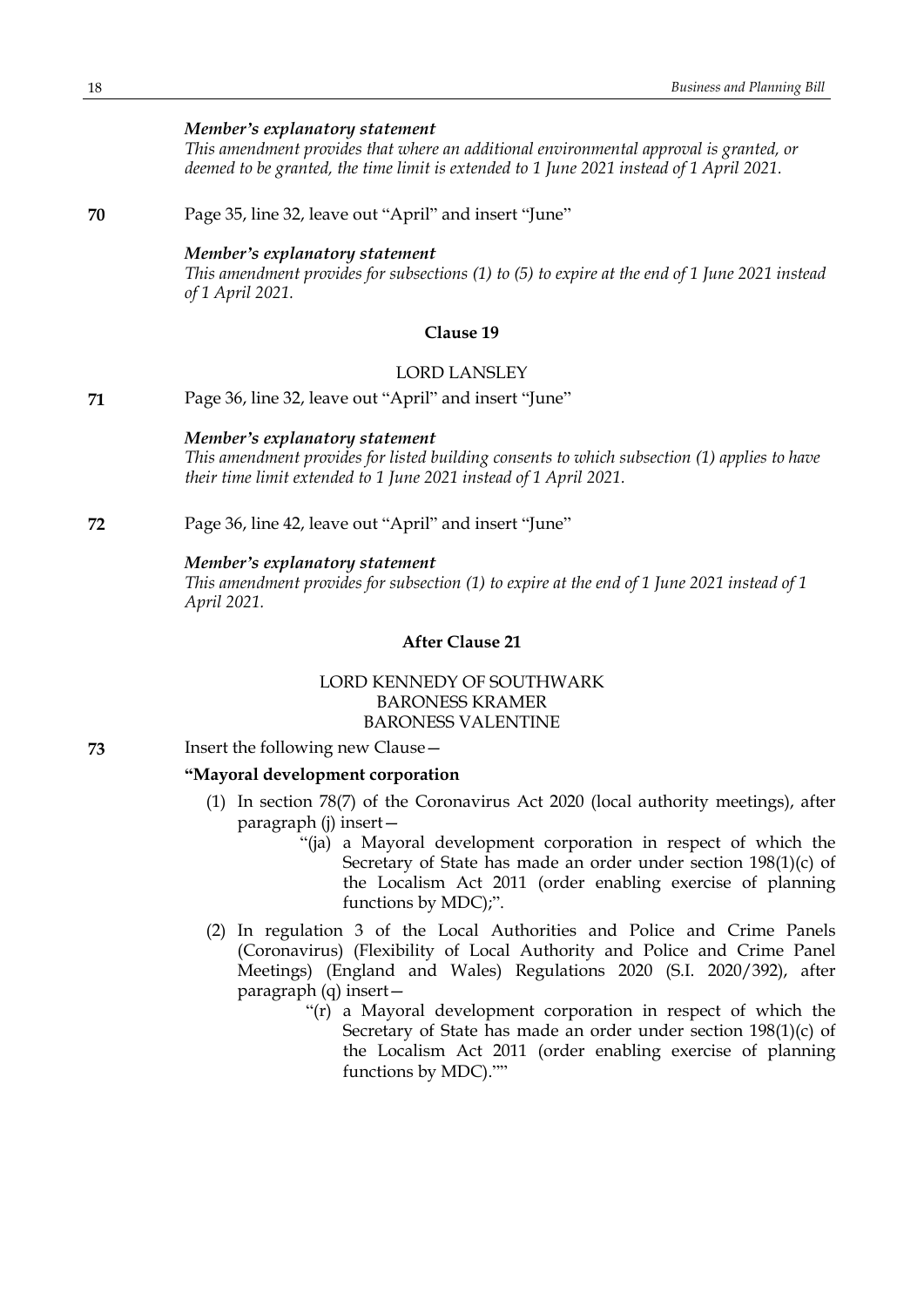#### BARONESS DOOCEY LORD REDESDALE

**74**★ Insert the following new Clause

**"Modification of conditions relating to seasonal opening of campsites and caravan parks**

- (1) The Town and Country Planning Act 1990 has effect as if it were subject to the modifications in subsections (2) to (4).
- (2) The Act has effect as if after Section 74A (and 74B to 74D inserted by this Act) there were inserted—

### **"74E Conditions relating to the length of season on campsites and caravan parks**

- (1) This section applies where—
	- (a) planning permission has been granted for the development of land in England as a campsite or caravan site for holiday purposes, and
	- (b) the planning permission is subject to such conditions that there are times of year when any part of the site may not be used for human habitation.
- (2) A person with an interest in the land, or a person acting on behalf of such a person, may make an application to the local planning authority in whose area the land is situated for the condition to be modified in the way specified in subsection (3).
- (3) The modification is to allow the site to operate without complying with the condition that there are times of the year when any part of the site may not be used for human habitation.
- (4) The application must—
	- (a) be made in writing and sent to the local planning authority using electronic communications in such manner as the authority may specify,
	- (b) give sufficient information to enable the authority to identify the planning permission in respect of which it is made, and
	- (c) give sufficient information to enable the authority to identify the condition in respect of which it is made.
- (5) The application must specify  $-$ 
	- (a) the date on which the application is sent,
	- (b) the proposed modification to the condition,
	- (c) the date from which it is proposed the modification should take effect,
	- (d) the date at the end of which it is proposed the modification should cease to have effect, and
	- (e) the times which are specified in the condition as it has effect when the application is made as times of the year when any part of the site may not be used for human habitation.
- (6) The date specified in subsection  $(5)(c)$  must not be earlier than the end of the period of 14 days beginning with the day after that on which the application is sent to the local planning authority.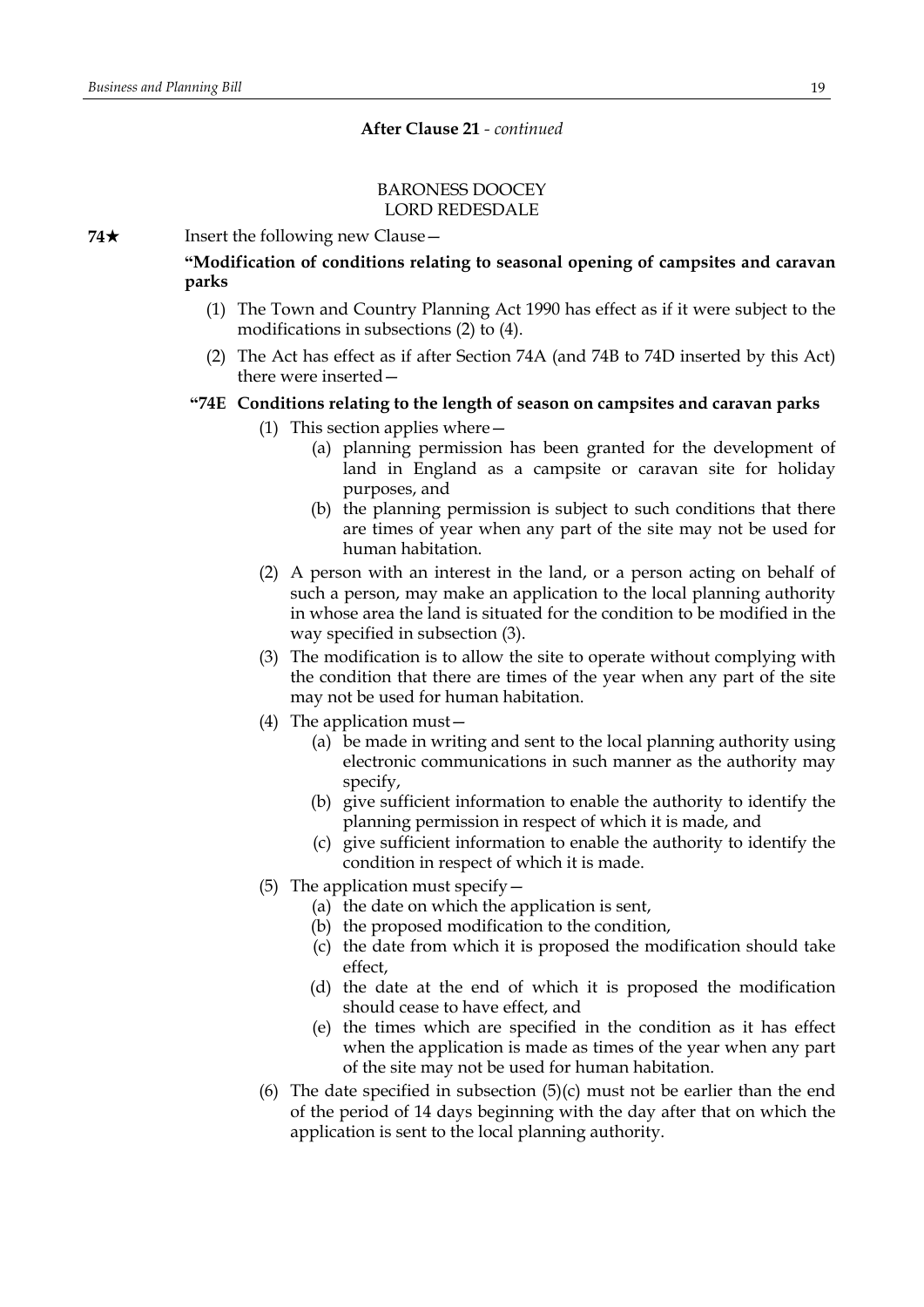(7) The date specified in subsection (5)(d) must be not later than 30 April 2023.

#### **74F Effect of application under 74E**

- (1) If a person makes an application in accordance with section 74E to a local planning authority, the authority may by notice in writing to the person—
	- (a) modify the condition in accordance with the application,
	- (b) refuse to modify the condition, or
	- (c) make a determination about any of the matters specified in subsection (2).
- (2) Those matters are—
	- (a) the modifications to be made to the condition, so far as it relates to the times of the year when any part of the site may not be used for human habitation,
	- (b) the date from which the modifications to the condition are to take effect, and
	- (c) the date at the end of which the modifications to the condition are to cease to have effect.
- (3) The local planning authority may make a determination under subsection  $(1)(c)$  only if the person who made the application has agreed in writing to the terms of the determination.
- (4) A modification under subsection (2)(a) must not prohibit caravans from being stationed on the land for human habitation at any time when they are permitted to be stationed on the land for human habitation under the condition as it had effect when the application was made.
- (5) A date determined under subsection (2)(c) must not be later than 30 April 2023.
- (6) Subsection (7) applies if the local planning authority does not give notice under subsection (1) before the end of the period of 14 days beginning with the day after that on which the application in accordance with section 74E was sent to the authority.
- (7) The condition to which the application relates is deemed to have been modified in accordance with the application.
- (8) If the local planning authority makes a determination under subsection (1)(c) about only some of the matters specified in subsection (2), the condition is deemed to have been modified in accordance with the application in respect of the other matters specified in subsection (2).

#### **74G Sections 74E and 74F: supplementary**

- (1) In sections 74E and 74F and this section—
	- "condition" includes limitation;

"caravan", has the same meaning as in section 29 of the Caravan Sites and Control of Development Act 1960 as amended by section 13 of the Caravan Sites Act 1968.

- (2) In calculating a period of 14 days for the purposes of section 74E(6) or 74F(6), no account is to be taken of a day which, apart from this subsection, would fall within that period and is—
	- (a) Christmas Day,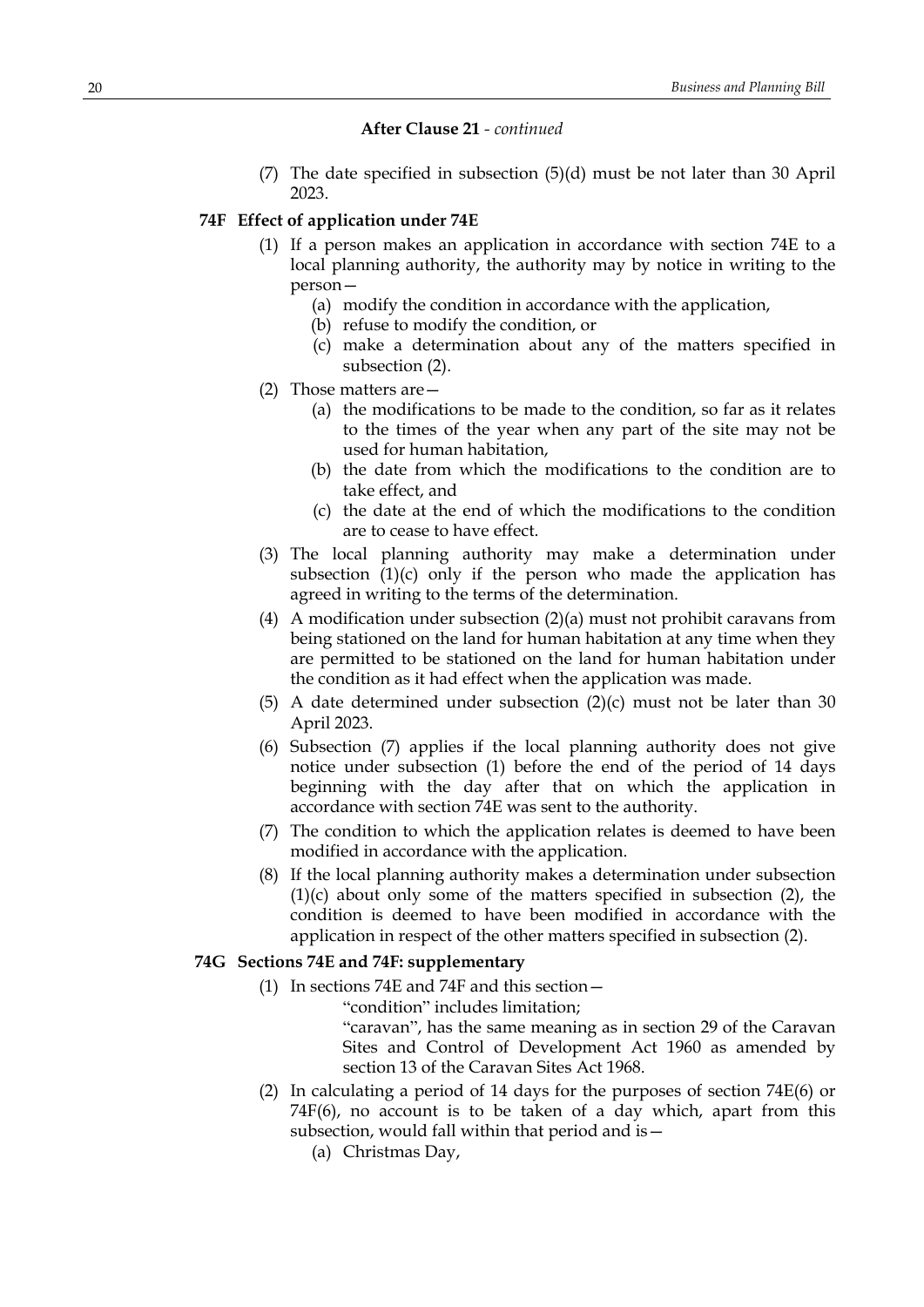- (b) Good Friday, or
- (c) a day which under the Banking and Financial Dealings Act 1971 is a bank holiday in England.
- (3) References in sections 74E and 74F to a condition include a condition as previously modified under section 74E.
- (4) A person who makes an application under section 74E is to be taken to have agreed—
	- (a) to the use of electronic communications for all purposes relating to the application which are capable of being carried out electronically, and
	- (b) that the person's address for the purpose of such communications is the address incorporated into, or otherwise logically associated with, the person's application.
- (5) In discharging its functions under sections 74E and 74F, a local planning authority must have regard to guidance issued by the Secretary of State."
- (3) Section 78(1) (right to appeal against planning decisions and failure to take such decisions) has effect as if after paragraph (aa) there were inserted—
	- "(ab) refuse an application under section 74E (variation of condition relating to seasonal opening of campsites or caravan sites);".
- (4) Schedule 1 (local planning authorities: distribution of functions) has effect as if in paragraph 3(1) (functions which are exercisable by district planning authority, subject to exceptions) after paragraph (a) there were inserted— "(azb) applications under section 74E;".
- (5) Article 40 (register of applications) of the Town and Country Planning (Development Management Procedure) (England) Order 2015 (S.I. 2015/595) has effect as if after paragraph (4) there were inserted –
	- "(4ZB) Part 2 of the register must contain, in respect of every application under section 74E of the 1990 Act (conditions relating to seasonal opening of campsites or caravan sites) relating to the local planning register authority's area—
		- (a) a copy (which may be photographic or in electronic form) of the application,
		- (b) the decision, if any, of the local planning authority in respect of the application, including—
			- (i) any modifications to the condition to which the application relates,
			- (ii) the date from which those modifications take effect, and
			- (iii) the date at the end of which they cease to have effect,
		- (c) the date of any such decision,
		- (d) the name of the local planning authority, and
		- (e) the reference number, the date and effect of any decision of the Secretary of State in relation to the application on appeal."
- (6) Subsections (1) to (5) expire on 30 April 2023.
- (7) The Secretary of State may by regulations substitute the date for the time being specified in any of the following provisions with a later date—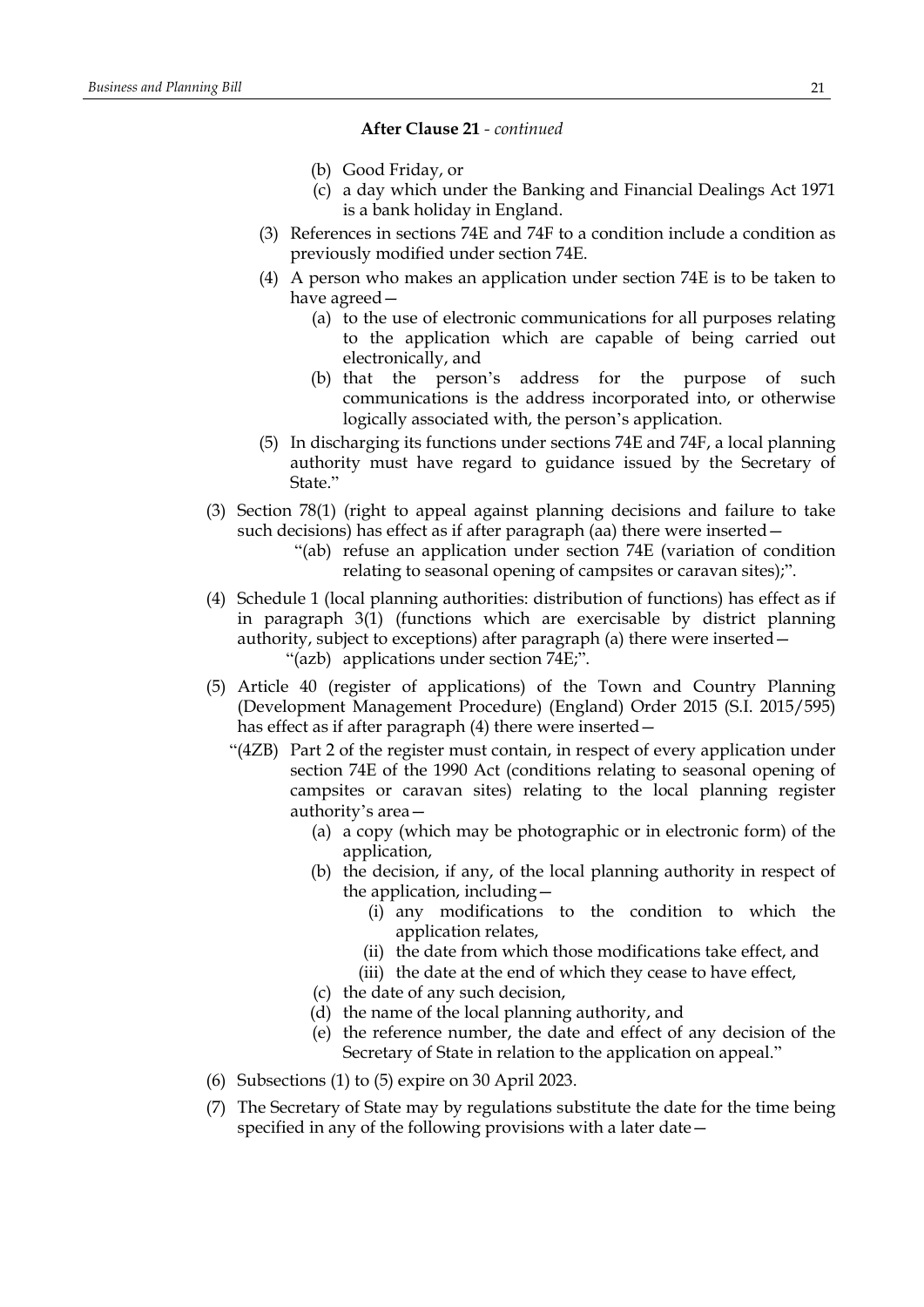- (a) section 74E(7) of the Town and Country Planning Act 1990, as that Act has effect by virtue of subsection (2) of this section;
- (b) section 74F(5) of that Act, it has effect by virtue of subsection (2) of this section;
- (c) subsection (6) of this section."

#### *Member's explanatory statement*

*This new Clause replicates the provisions in the bill in regard to the extension of construction hours to allow campsites and caravan parks to apply for modifications to their licenses to allow them to operate in the winter months.*

### **75**★ Insert the following new Clause

### **"Modification of conditions relating to holiday accommodation use of self-catering dwellings**

- (1) The Town and Country Planning Act 1990 is amended in accordance with subsections (2) to (4).
- (2) After section 74A (and 74B to 74G inserted by this Act) insert—
- **"74H Conditions restricting the use of dwellings for holiday accommodation purposes only**
	- (1) This section applies where—
		- (a) planning permission has been granted for the development of land in England as a dwelling, and
		- (b) the planning permission is subject to a condition or conditions that the dwelling may only be used for holiday accommodation purposes or may only be used continuously for a specified period (together "the holiday conditions").
	- (2) A person with an interest in the land, or a person acting on behalf of such a person, may make an application to the local planning authority for any holiday condition(s) to be modified in the way specified in subsection (3).
	- (3) The modification is to allow the dwelling to be occupied between 1 October and 1 April in each year without complying with any holiday condition(s).
	- (4) The application must—
		- (a) be made in writing and sent to the local planning authority using electronic communications in such manner as the authority may specify,
		- (b) give sufficient information to enable the authority to identify the planning permission in respect of which it is made, and
		- (c) give sufficient information to enable the authority to identify the condition in respect of which it is made.
	- (5) The application must specify  $-$ 
		- (a) the date on which the application is sent,
		- (b) the proposed modification to the condition(s),
		- (c) the date from which it is proposed the modification should take effect, and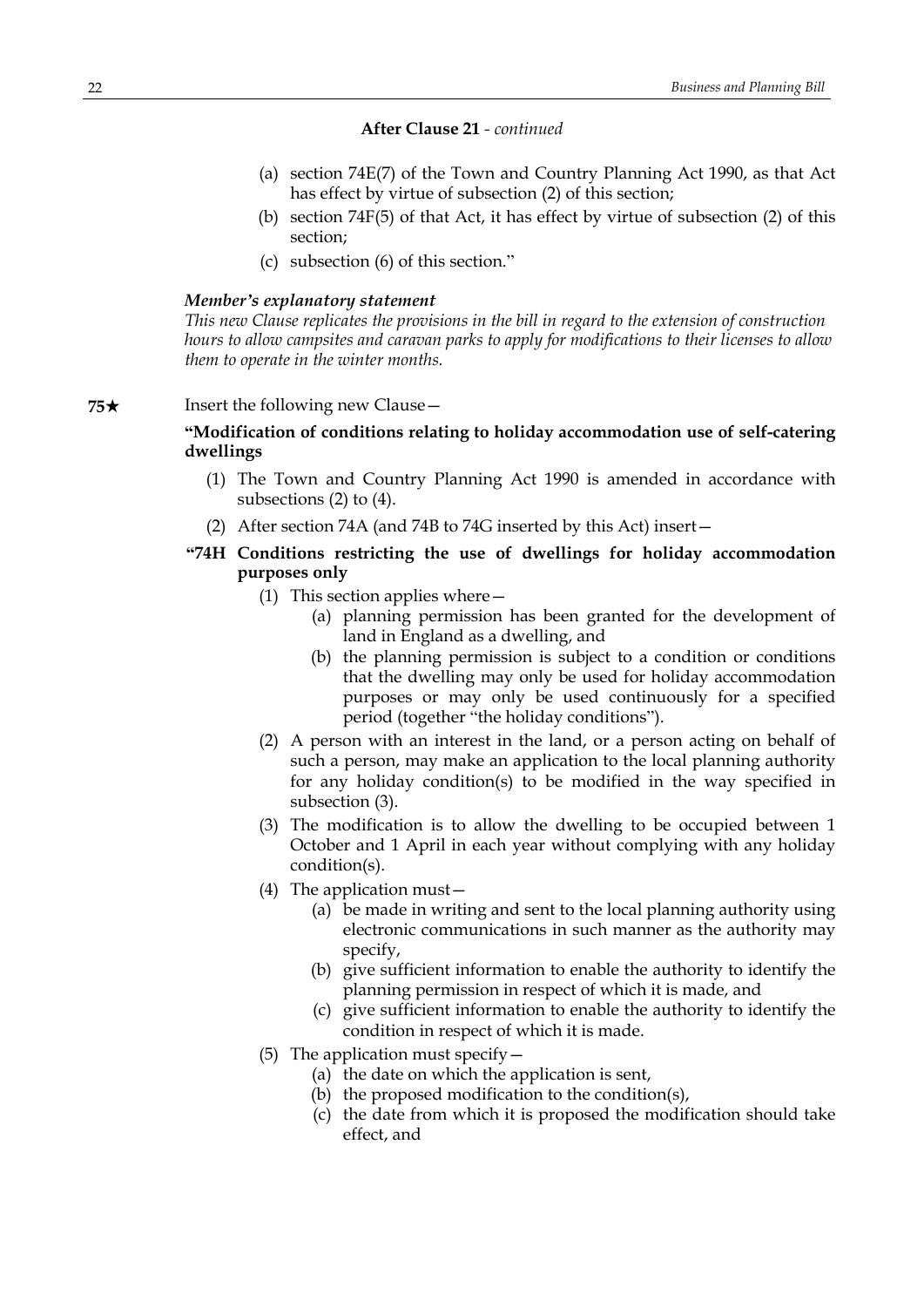- (d) the date at the end of which it is proposed the modification should cease to have effect.
- (6) The date specified in subsection (5)(c) must not be earlier than the end of the period of 14 days beginning with the day after that on which the application is sent to the local planning authority.
- (7) The date specified in subsection (5)(d) must be not later than 1 April 2023.

### **74I Effect of application under section 74H**

- (1) If a person makes an application in accordance with section 74H to a local planning authority, the authority may by notice in writing to the person—
	- (a) modify the condition in accordance with the application,
	- (b) refuse to modify the condition, or
	- (c) make a determination about any of the matters specified in subsection (2).
- (2) Those matters are—
	- (a) the modifications to be made to the condition, so far as it relates to the periods of time that the dwelling may be used as a person's sole or main residence,
	- (b) the date from which the modifications to the condition are to take effect, and
	- (c) the date at the end of which the modifications to the condition are to cease to have effect.
- (3) The local planning authority may make a determination under subsection  $(1)(c)$  only if the person who made the application has agreed in writing to the terms of the determination.
- (4) A modification under subsection (2)(a) must not prohibit the dwelling from being used for holiday accommodation purposes at any time when they are permitted to be used for holiday accommodation purposes under the condition as it had effect when the application was made.
- (5) A date determined under subsection (2)(c) must not be later than 1 April 2023.
- (6) Subsection (7) applies if the local planning authority does not give notice under subsection (1) before the end of the period of 14 days beginning with the day after that on which the application in accordance with section 74H was sent to the authority.
- (7) The condition to which the application relates is deemed to have been modified in accordance with the application.
- (8) If the local planning authority makes a determination under subsection (1)(c) about only some of the matters specified in subsection (2), the condition is deemed to have been modified in accordance with the application in respect of the other matters specified in subsection (2).

### **74J Sections 74H and 74I: supplementary**

(1) In sections 74H and 74I and this section— "condition" includes limitation;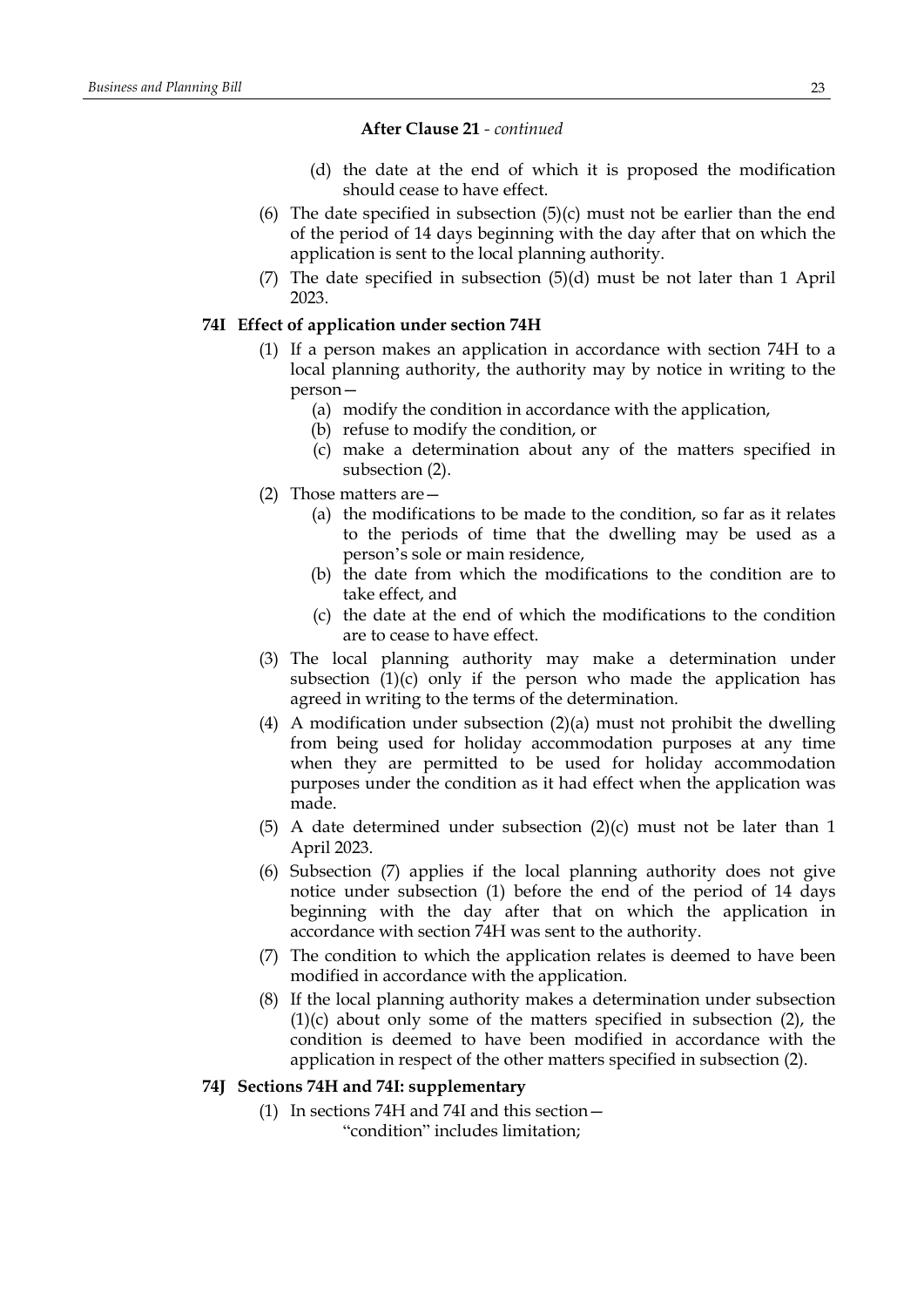"dwelling", means a self-contained building or part of a building used as residential accommodation for a purpose within Class C3 of the Town and Country Planning (Use Classes Order) 1987 (as amended) and shall include a house, bungalow, flat, maisonette or converted farm building.

- (2) In calculating a period of 14 days for the purposes of section 74H(6) or 74I(6), no account is to be taken of a day which, apart from this subsection, would fall within that period and is—
	- (a) Christmas Day,
	- (b) Good Friday, or
	- (c) a day which under the Banking and Financial Dealings Act 1971 is a bank holiday in England.
- (3) References in sections 74H and 74I to a condition include a condition as previously modified under section 74H.
- (4) A person who makes an application under section 74H is to be taken to have agreed—
	- (a) to the use of electronic communications for all purposes relating to the application which are capable of being carried out electronically, and
	- (b) that the person's address for the purpose of such communications is the address incorporated into, or otherwise logically associated with, the person's application.
- (5) In discharging its functions under sections 74H and 74I, a local planning authority must have regard to guidance issued by the Secretary of State."
- (3) Section 78(1) (rights of appeal) has effect as if after paragraph (aa) there were inserted—
	- "(ad) refuse an application under section 74H (variation of conditions restricting use of dwellings for holiday accommodation purposes only);".
- (4) Schedule 1 (local planning authorities: distribution of functions) has effect as if in paragraph 3(1) (functions which are exercisable by district planning authority, subject to exceptions) after paragraph (a) there were inserted— "(azc) applications under section 74H;".
- (5) Article 40 (register of applications) of the Town and Country Planning (Development Management Procedure) (England) Order 2015 (S.I. 2015/595) has effect as if after paragraph (4) there were inserted—
	- "(4ZC) Part 2 of the register must contain, in respect of every application under section 74H of the 1990 Act (conditions restricting use of dwellings for holiday accommodation purposes only) relating to the local planning register authority's area—
		- (a) a copy (which may be photographic or in electronic form) of the application,
		- (b) the decision, if any, of the local planning authority in respect of the application, including—
			- (i) any modifications to the condition to which the application relates,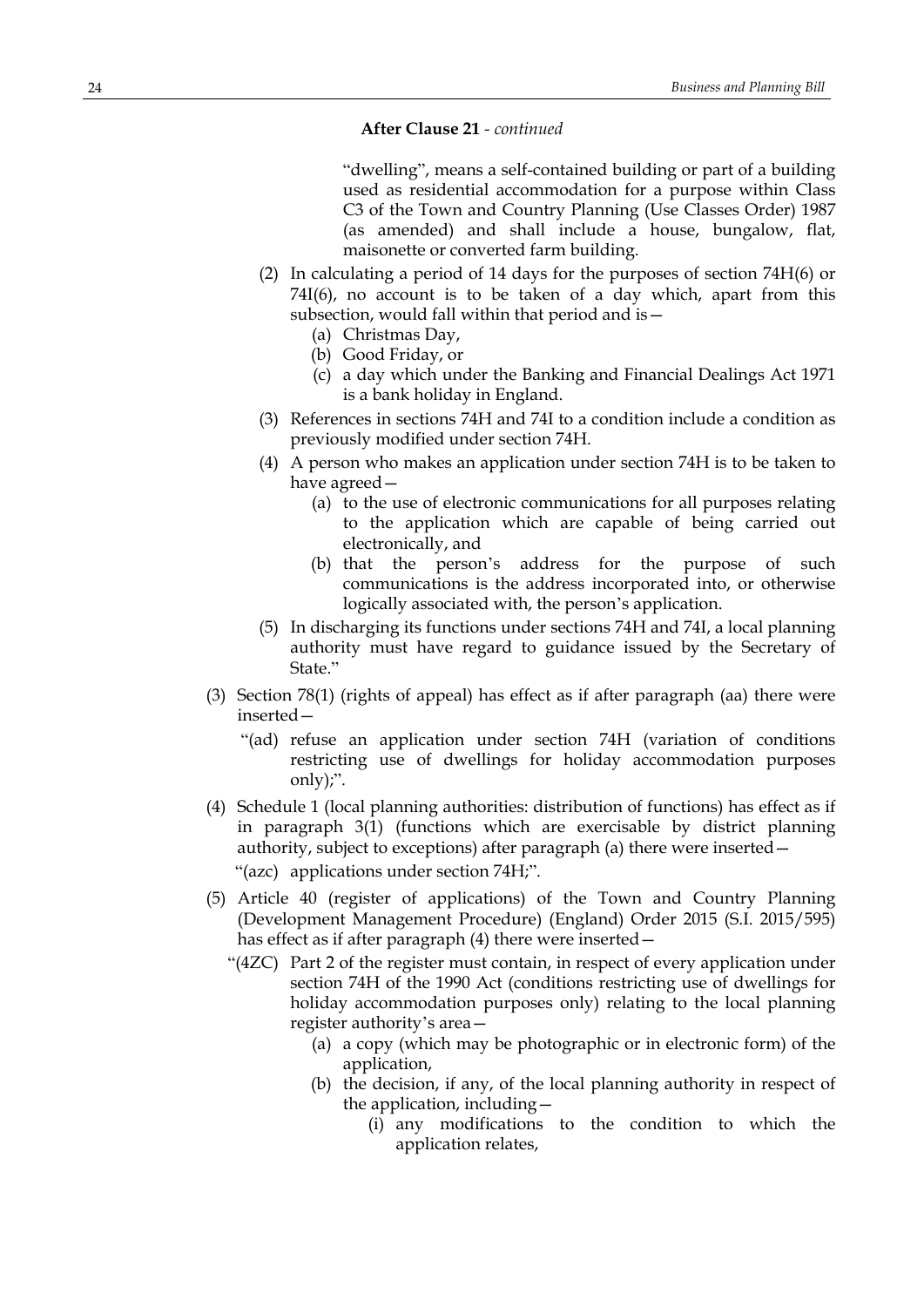- (ii) the date from which those modifications take effect, and
- (iii) the date at the end of which they cease to have effect,
- (c) the date of any such decision,
- (d) the name of the local planning authority, and
- (e) the reference number, the date and effect of any decision of the Secretary of State in relation to the application on appeal."
- (6) Subsections (1) to (5) expire on 1 April 2023.
- (7) The Secretary of State may by regulations substitute the date for the time being specified in any of the following provisions with a later date—
	- (a) section 74H(7) of the Town and Country Planning Act 1990, as that Act has effect by virtue of subsection (2) of this section;
	- (b) section 74I(5) of that Act, it has effect by virtue of subsection (2) of this section;
	- (c) subsection (6) of this section."

#### *Member's explanatory statement*

*This new Clause replicates the provisions in the bill in regard to the extension of construction hours to allow certain types of holiday accommodation to apply for restrictions to be removed that prevent them from operating in the winter months.*

### **Before Clause 22**

#### LORD KENNEDY OF SOUTHWARK

### **76** Insert the following new Clause—

### **"Three-month parliamentary reviews**

- (1) This Act expires at the end of a review period unless the condition in subsection (2) is met.
- (2) The condition is that both Houses of Parliament have, following a debate, passed a resolution during the review period in the form in subsection (3).
- (3) The form of the resolution is—

"That the provisions of the Business and Planning Act 2020 should not yet expire."

- (4) The first review period begins on the day 90 days after the day on which this Act is passed.
- (5) Subsequent review periods begin on the day 90 days after the day on which the previous review period ended.
- (6) A review period ends at the end of the seventh sitting day after the day on which it begins.
- (7) In this section, a "sitting day" means a day on which both Houses of Parliament are sitting (and a day is only a day on which the House is sitting if the House begins to sit on that day)."

#### *Member's explanatory statement*

*This new Clause would ensure rolling three-month parliamentary reviews of the legislation.*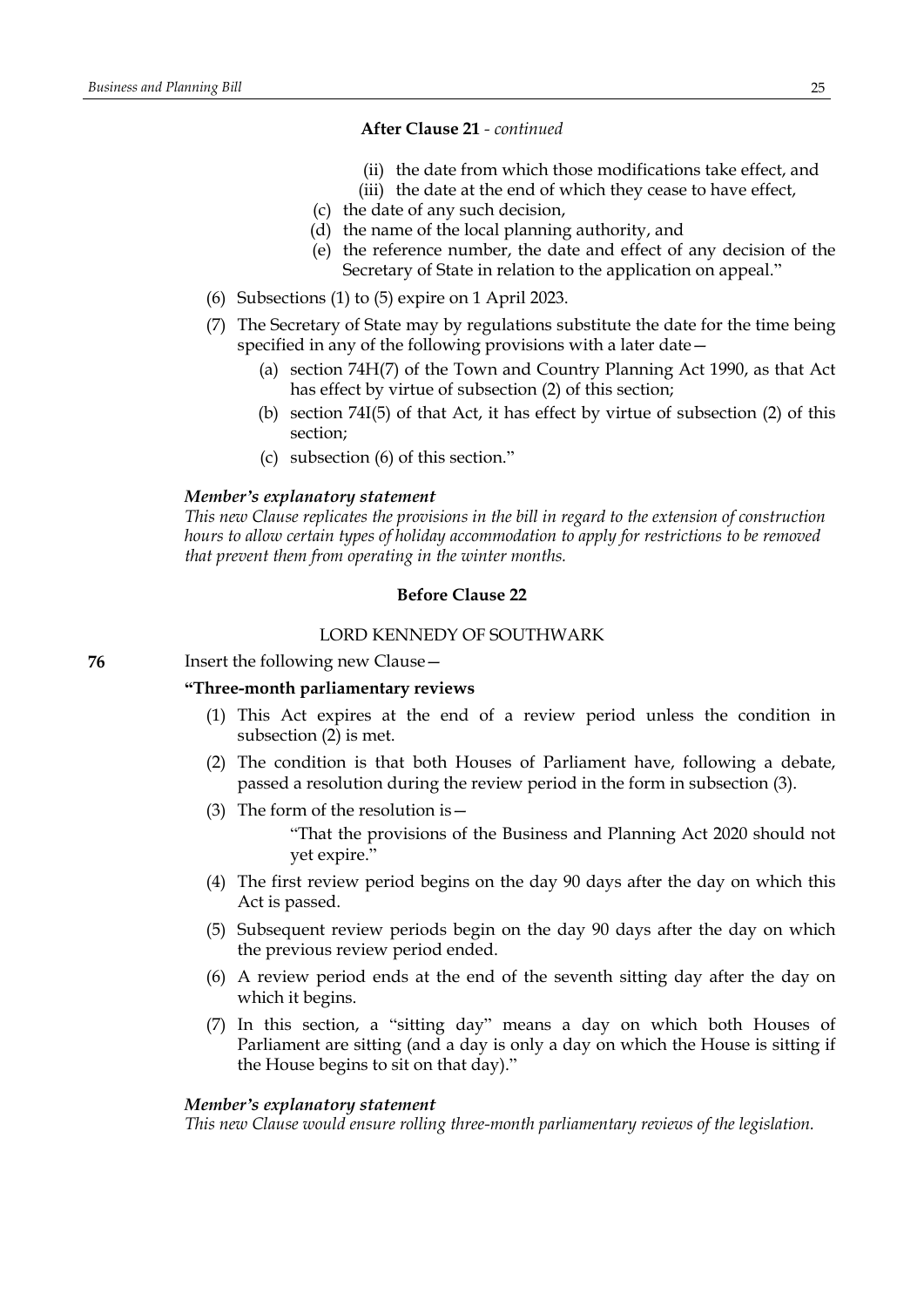### LORD HAIN LORD MONKS LORD HENDY BARONESS RITCHIE OF DOWNPATRICK

**77** Insert the following new Clause—

### **"Employee-employer cooperation**

- (1) The Secretary of State must, within six months of this Act being passed, lay before Parliament a strategy for employee-employer cooperation in regard to businesses implementing the provisions of this Act.
- (2) In producing the strategy, the Secretary of State must consult—
	- (a) trade unions and other organisations which represent employees,
	- (b) relevant businesses, and
	- (c) any other persons the Secretary of State considers appropriate."

### LORD KENNEDY OF SOUTHWARK

**78** Insert the following new Clause—

### **"Monthly report on hospitality sector measures**

- (1) The Secretary of State must publish a review of the effect of this Act's provisions on the hospitality sector.
- (2) A report under subsection (1) must be published within one month of the day on which this Act is passed and at least once in every calendar month thereafter up to and including January 2021.
- (3) Every report under subsection (1) must include relevant contextual information including (but not limited to) the effect of the changes to the coronavirus job retention scheme on the hospitality sector.
- (4) Every report under subsection (1) must include an assessment as to whether further deregulatory action is required in relation to—
	- (a) supporting hospitality businesses in rent disputes,
	- (b) encouraging consumer confidence, and
	- (c) any other deregulatory action deemed necessary by the Secretary of State.
- (5) The Secretary of State must arrange for a copy of each report made under subsection (1) to be laid before each House of Parliament."

#### **Clause 22**

### BARONESS MCINTOSH OF PICKERING LORD SHIPLEY

- **79**★ Page 38, line 18, at end insert
	- "(3A) A statutory instrument containing regulations under sections 16, 17 or 18 may not be made unless a draft of the instrument has been laid before and approved by a resolution of each House of Parliament."

#### *Member's explanatory statement*

*This amendment would ensure that any further regulations made by the Secretary of State would require scrutiny through the affirmative procedure.*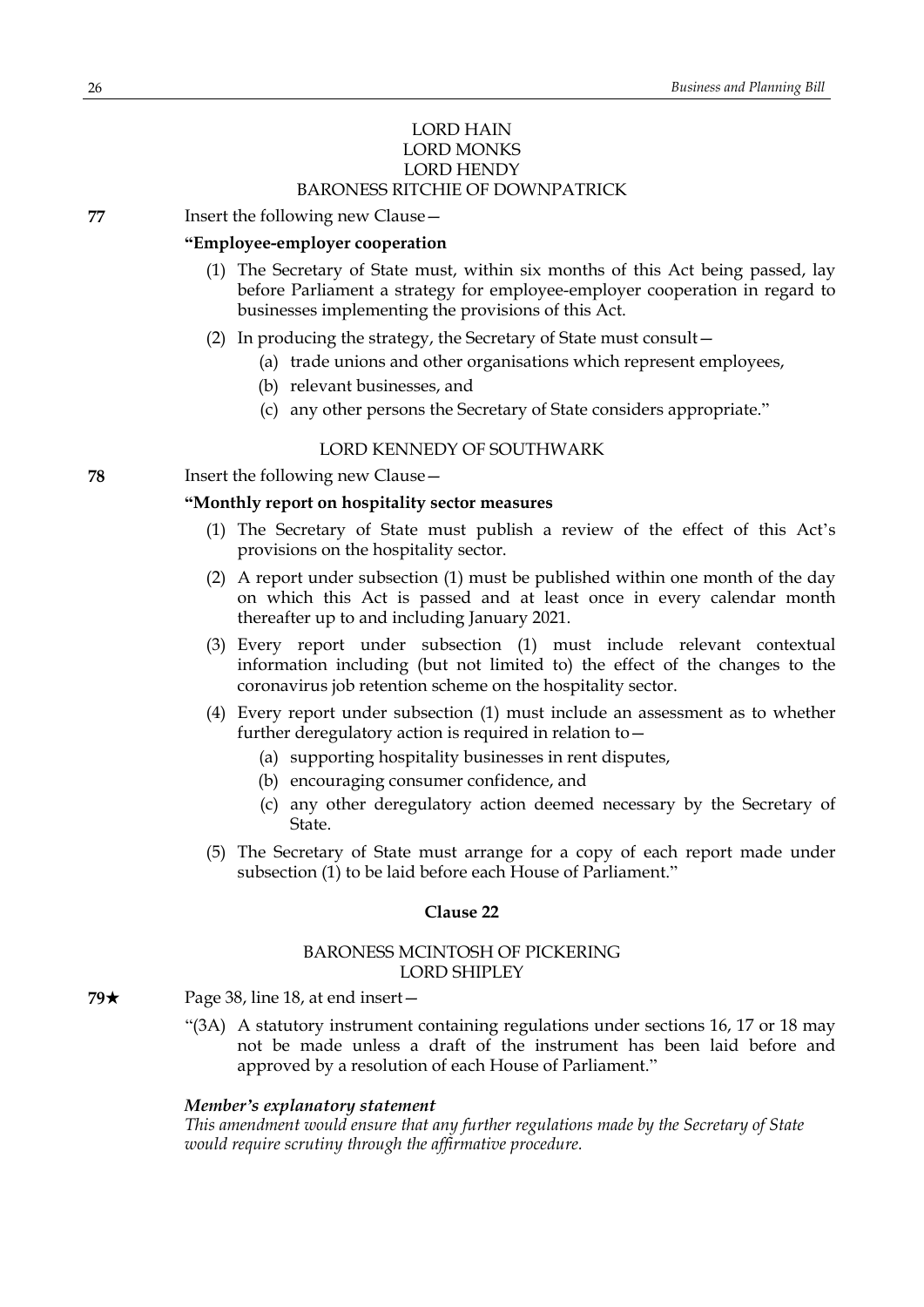### **Clause 25**

### BARONESS NEVILLE-ROLFE

**80** Page 39, line 23, at end insert—

"( ) Other than this section and section 26, the provisions of this Act expire at the end of 31 December 2020."